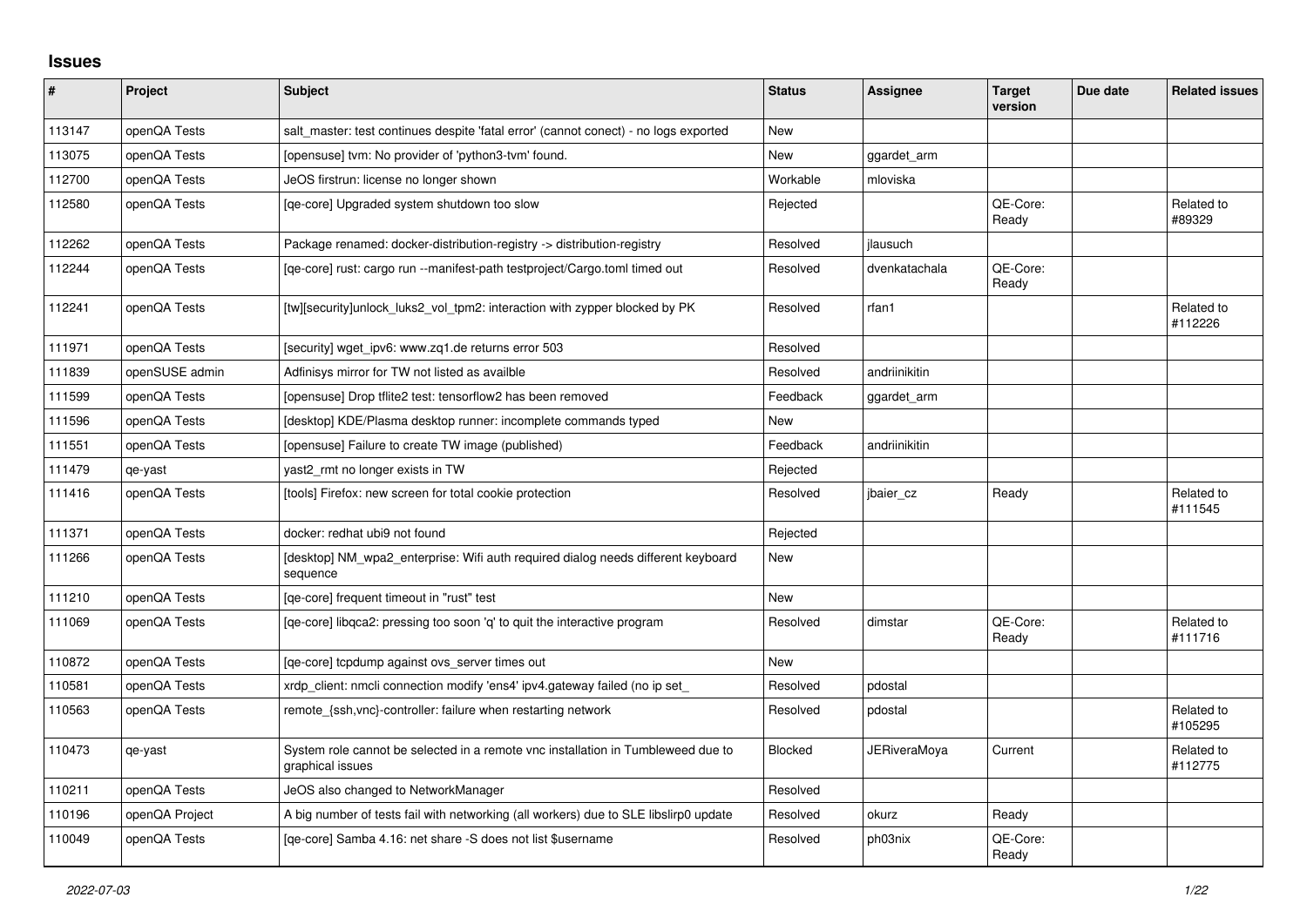| $\pmb{\sharp}$ | Project      | <b>Subject</b>                                                                                                           | <b>Status</b> | <b>Assignee</b> | <b>Target</b><br>version | Due date | <b>Related issues</b>                           |
|----------------|--------------|--------------------------------------------------------------------------------------------------------------------------|---------------|-----------------|--------------------------|----------|-------------------------------------------------|
| 109983         | openQA Tests | [ge-core] cups: raw queues are deprecated                                                                                | Resolved      | mloviska        | QE-Core:<br>Ready        |          |                                                 |
| 109731         | openQA Tests | [ge-core] Samba 4.16 update: test fails in cifs                                                                          | Rejected      |                 |                          |          |                                                 |
| 109422         | openQA Tests | [migration] openIdap to 389ds: openIdap2 2.5 needs validation                                                            | Resolved      | coolgw          |                          |          |                                                 |
| 108905         | openQA Tests | [desktop] GNOME 42: ibus test suite needs validation                                                                     | Rejected      |                 |                          |          |                                                 |
| 108902         | openQA Tests | [desktop] GNOME 42: adjust change_password to UI changes                                                                 | Feedback      | GraceWang       |                          |          | Related to<br>#110893                           |
| 108887         | openQA Tests | Idesktopl GNOTE 42 has a new UI                                                                                          | Resolved      | GraceWang       |                          |          |                                                 |
| 108770         | openQA Tests | [desktop] gnuhealth: new language dialog in gnuhealth 4.0                                                                | Resolved      |                 |                          |          |                                                 |
| 108464         | openQA Tests | [diamond assurance][sporadic] test fails in textinfo - Downloading from command<br>server failed right after boot size:M | Workable      | acarvajal       |                          |          |                                                 |
| 107893         | openQA Tests | [virt] virt-install: -os-variant/-osinfo is now a hard requirement                                                       | Resolved      | ph03nix         |                          |          |                                                 |
| 107728         | openQA Tests | [ge-core][opensuse] vnc: click through seems not to be registered in system role                                         | Workable      |                 |                          |          |                                                 |
| 107248         | openQA Tests | [ge-core] test fails in vnc two passwords: 'vncserver' no longer existing                                                | Resolved      | pablo.herranz   |                          |          |                                                 |
| 107113         | openQA Tests | [qe-core]test fails in php7                                                                                              | Resolved      | favogt          |                          |          |                                                 |
| 107110         | qe-yast      | test fails in upgrade select                                                                                             | <b>New</b>    |                 |                          |          |                                                 |
| 107107         | openQA Tests | [Tumbleweed][security] test fails in tpm2_engine_rsa_operation                                                           | Resolved      | rfan1           |                          |          | Related to<br>#107044,<br>Related to<br>#107155 |
| 106963         | openQA Tests | wicked: debug packages missing on o3                                                                                     | In Progress   | cfconrad        |                          |          |                                                 |
| 106679         | qe-yast      | yast2_nfs_server: nfs-utils 2.6.1 no longer supports nfs v2                                                              | Resolved      |                 |                          |          |                                                 |
| 106676         | openQA Tests | [qe-core][sporadic] test fails in wpa_supplicant                                                                         | Resolved      | ph03nix         |                          |          |                                                 |
| 106609         | openQA Tests | test fails in bootloader uefi                                                                                            | Resolved      | mloviska        |                          |          |                                                 |
| 106182         | openQA Tests | test fails in libgca2                                                                                                    | Resolved      |                 |                          |          |                                                 |
| 106176         | openQA Tests | test fails in ncurses                                                                                                    | Resolved      |                 |                          |          |                                                 |
| 105981         | openQA Tests | [migration] test fails in nested_vm#1                                                                                    | Resolved      |                 |                          |          |                                                 |
| 105768         | openQA Tests | nginx fails to reload (new test)                                                                                         | Resolved      | pdostal         |                          |          | Related to<br>#105786                           |
| 105723         | openQA Tests | [Tumbleweed][security] sporadic: serial console login often fails                                                        | Resolved      | shawnhao        |                          |          |                                                 |
| 105443         | openQA Tests | [ge-sap] test fails in windows network setup                                                                             | Resolved      |                 |                          |          |                                                 |
| 105355         | openQA Tests | [desktop]Use NetworkManager as default in Tumbleweed                                                                     | <b>New</b>    |                 |                          |          |                                                 |
| 105298         | openQA Tests | [qe-core][opensuse][tumbleweed] Outdated expection in<br>check default network manager                                   | Workable      |                 |                          |          |                                                 |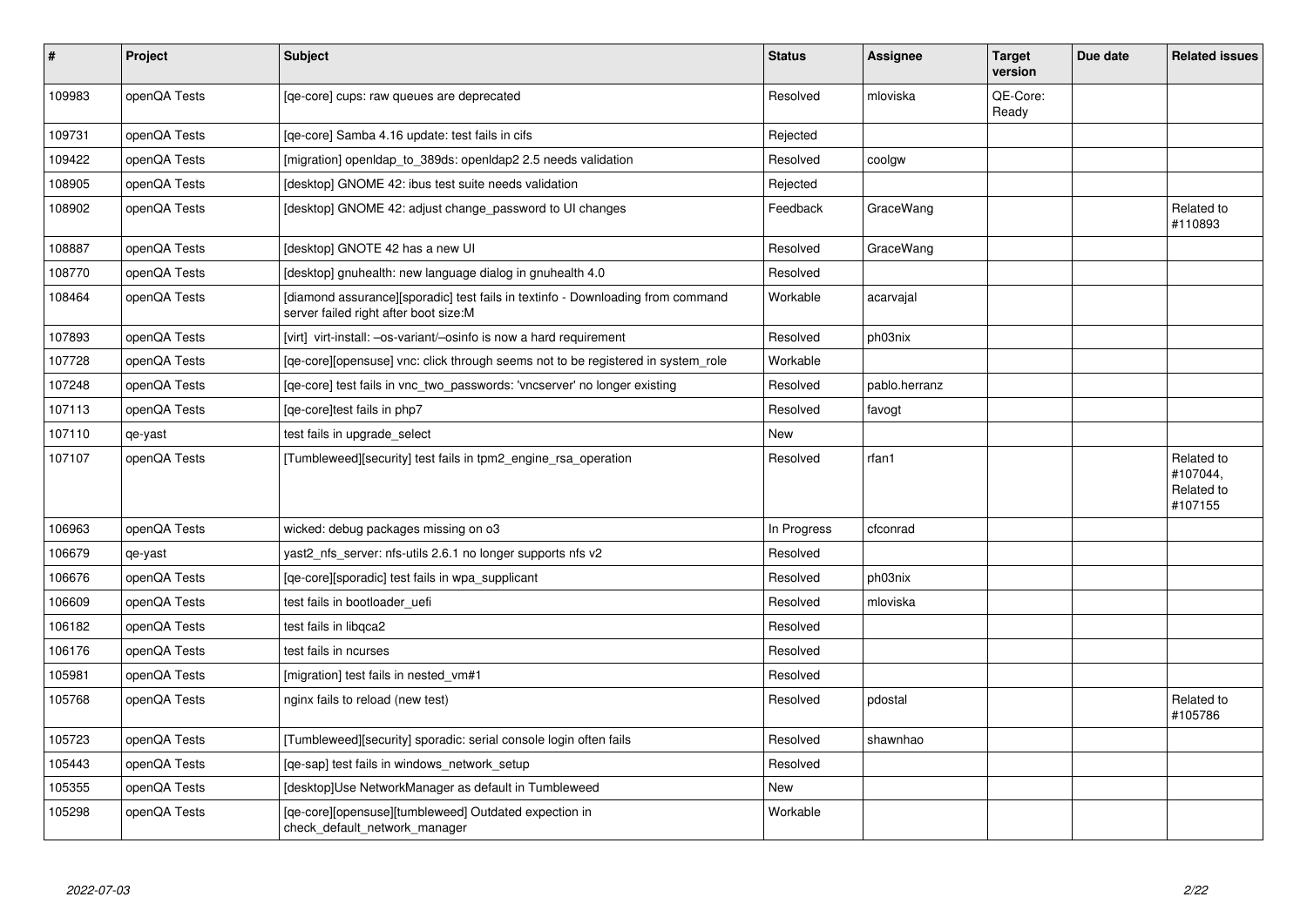| $\vert$ # | Project               | Subject                                                                                                   | <b>Status</b> | <b>Assignee</b>     | <b>Target</b><br>version | Due date | <b>Related issues</b>                                                       |
|-----------|-----------------------|-----------------------------------------------------------------------------------------------------------|---------------|---------------------|--------------------------|----------|-----------------------------------------------------------------------------|
| 105295    | openQA Tests          | [gac] setup multimachine: migrated to Network Manager                                                     | Resolved      | pdostal             |                          |          | Related to<br>#110563                                                       |
| 105289    | openQA Tests          | [yast] nyme checks: catch up with nyme-cli 2.0                                                            | Rejected      |                     |                          |          |                                                                             |
| 105271    | openQA Tests          | [opensuse]test fails in vagrant:tumbleweed                                                                | <b>New</b>    | dancermak           |                          |          |                                                                             |
| 105256    | openQA Tests          | [qac] openqa_bootstrap_container: unable to access https://github.com/                                    | <b>New</b>    |                     |                          |          |                                                                             |
| 104926    | qe-yast               | Upgrade on encrypted disk: UI change                                                                      | Closed        | <b>JERiveraMoya</b> | Current                  |          |                                                                             |
| 104794    | openQA Tests          | [qe-core] test fails in openqa_bootstrap                                                                  | Resolved      | dheidler            |                          |          |                                                                             |
| 104559    | openQA Tests          | test fails in validate_btrfs                                                                              | Resolved      |                     |                          |          |                                                                             |
| 104542    | openQA Tests          | [Tumbleweed][security] test fails in sestatus: sed does not disabled apparmor                             | Resolved      | <b>Ilzhao</b>       |                          |          |                                                                             |
| 104541    | openQA Tests          | [Tumbleweed][security] test fails in enable_selinux                                                       | Resolved      | favogt              |                          |          |                                                                             |
| 104505    | openQA Tests          | Mirror infra: two install failures                                                                        | Closed        |                     |                          |          |                                                                             |
| 104481    | openQA Tests          | [desktop][tw] test fails in ooffice                                                                       | New           | zcjia               |                          |          |                                                                             |
| 104469    | openQA Tests          | test fails in zypper ref                                                                                  | New           |                     |                          |          |                                                                             |
| 104325    | openQA Tests          | [desktop] test fails in change password                                                                   | Resolved      | leli                |                          |          |                                                                             |
| 104163    | openQA Tests          | test fails in terminology                                                                                 | Resolved      | dimstar             |                          |          |                                                                             |
| 103867    | openQA Tests          | [desktop][tw] firefox fails on GNOME Live image                                                           | New           |                     |                          |          |                                                                             |
| 103605    | openQA Project        | Most tests time out with perl-Mojo-IOLoop-ReadWriteProcess 0.28                                           | Resolved      | cdywan              | Ready                    |          | Blocked by<br>#103611                                                       |
| 103524    | openQA Infrastructure | OW1: performance loss size:M                                                                              | Resolved      | mkittler            | Ready                    |          | Related to<br>#103581, Has<br>duplicate<br>#107017,<br>Copied to<br>#107017 |
| 103470    | openQA Tests          | [ge-core][tumbleweed][opensuse] test fails in pam sh: distro config moved to<br>/usr/etc/security         | Resolved      | dheidler            |                          |          |                                                                             |
| 103431    | openQA Tests          | test fails in update alternatives                                                                         | <b>New</b>    |                     |                          |          |                                                                             |
| 103143    | openQA Tests          | [Tumbleweed][security] test fails in tpm2_env_setup                                                       | Resolved      | rfan1               |                          |          |                                                                             |
| 103131    | openQA Tests          | [desktop][tw][kde] test fails in kontact                                                                  | New           |                     |                          |          |                                                                             |
| 102795    | openQA Tests          | [qe-yast] test fails in verify_no_separate_home: util-linux 2.37 has improvements for<br>btrfs subvolumes | Resolved      | <b>JERiveraMoya</b> |                          |          |                                                                             |
| 102771    | openQA Tests          | test fails in snapper_cleanup                                                                             | Rejected      |                     |                          |          |                                                                             |
| 102726    | openQA Tests          | [security] test fails in CONFIG FORTIFY SOURCE                                                            | Resolved      | favogt              |                          |          |                                                                             |
| 102557    | qe-yast               | test fails in yast2_system_settings                                                                       | Closed        | rainerkoenig        | Current                  |          |                                                                             |
| 101990    | openQA Tests          | [ge-core] test fails in firewalld policy objects                                                          | Resolved      | favogt              |                          |          |                                                                             |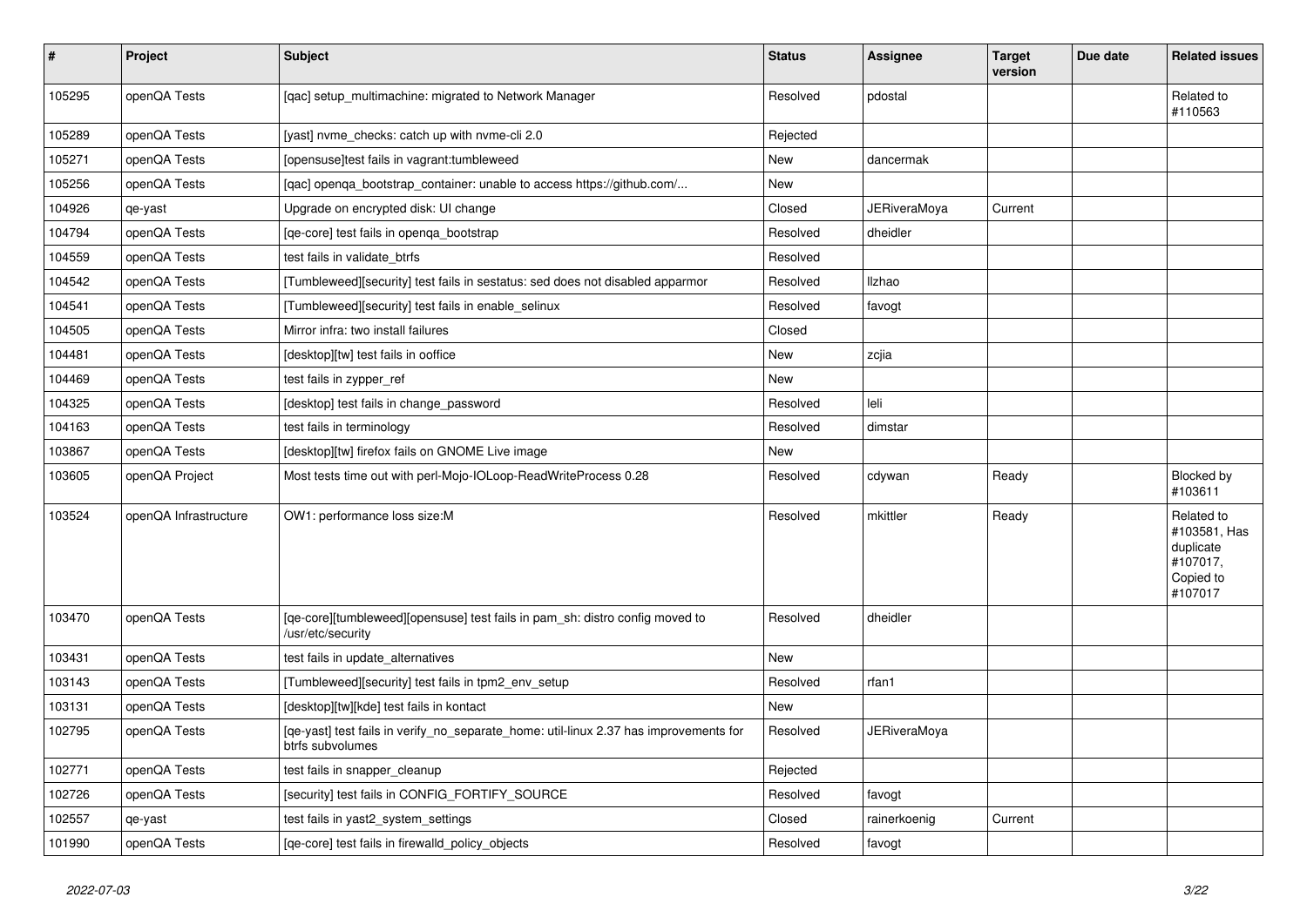| #      | <b>Project</b> | <b>Subject</b>                                                                           | <b>Status</b> | Assignee  | <b>Target</b><br>version | Due date | <b>Related issues</b>   |
|--------|----------------|------------------------------------------------------------------------------------------|---------------|-----------|--------------------------|----------|-------------------------|
| 101752 | openQA Tests   | [desktop][qe-core]updates_packagekit_gpk needs stability improvement                     | <b>New</b>    |           |                          |          |                         |
| 101620 | openQA Tests   | [desktop] test fails in windows_network_setup                                            | Resolved      | favogt    |                          |          | Related to<br>#104071   |
| 101608 | openQA Tests   | [Tumbleweed][security] test fails in add users                                           | Resolved      | Ilzhao    |                          |          |                         |
| 101448 | openQA Tests   | o3 performance oddities                                                                  | Rejected      |           |                          |          |                         |
| 101358 | openQA Tests   | [security] test fails in gpg - gpg: key generation failed: Unknown elliptic curve        | Resolved      | bchou     |                          |          |                         |
| 101201 | openQA Tests   | [desktop] Wrong keyboardd sequence in xfce4_appfinder?                                   | <b>New</b>    |           |                          |          |                         |
| 101121 | openQA Tests   | test fails in updates_packagekit_kde                                                     | Resolved      |           |                          |          |                         |
| 101109 | openQA Tests   | [qe-core] test fails in gnucash                                                          | Resolved      | punkioudi |                          |          |                         |
| 100991 | openQA Tests   | [desktop] test fails in libreoffice_open_specified_file                                  | Rejected      |           |                          |          |                         |
| 100479 | openQA Tests   | test fails in podman image                                                               | Rejected      |           |                          |          |                         |
| 99651  | openQA Tests   | [desktop] test fails in login test: autologin not being diabled                          | Rejected      | zcjia     |                          |          |                         |
| 99585  | openQA Tests   | [ge-core] test fails in ristretto                                                        | Resolved      |           |                          |          |                         |
| 99582  | openQA Tests   | [qe-core] test fails in x_vt                                                             | Resolved      | favogt    |                          |          |                         |
| 99435  | openQA Tests   | desktop] test needs ajustements for gnote 41                                             | Rejected      |           |                          |          |                         |
| 99312  | openQA Tests   | (desktop) test fails in xrdp client                                                      | New           | GraceWang |                          |          | Related to<br>#91575    |
| 99171  | openQA Tests   | desktop] test fails in windows network setup                                             | <b>New</b>    |           |                          |          |                         |
| 99102  | openQA Tests   | [Tumbleweed][security] test fails in CC STACKPROTECTOR STRONG - NEW<br><b>BROKENTEST</b> | Resolved      | shawnhao  |                          |          |                         |
| 99057  | openQA Tests   | [opensuse] vagrant: test fails in tumbleweed                                             | Resolved      | favogt    |                          |          |                         |
| 99039  | openQA Tests   | [ge-core] test fails in pam                                                              | Resolved      | punkioudi | QE-Core:<br>Ready        |          | Has duplicate<br>#99036 |
| 98739  | openQA Tests   | [Tumbleweed][security] test fails in apache2 changehat: needle mismatch                  | Resolved      | Ilzhao    |                          |          |                         |
| 98646  | openQA Tests   | [desktop] xfce-live: frequent fails in firefox_audio                                     | <b>New</b>    |           |                          |          |                         |
| 98598  | openQA Tests   | [opensuse]test fails in updates_packagekit_kde                                           | <b>New</b>    | favogt    |                          |          |                         |
| 98580  | openQA Tests   | desktop] test fails in updates packagekit gpk                                            | New           |           |                          |          |                         |
| 98481  | openQA Tests   | [sle][security][sle15sp4] test fails in usr sbin smbd: new needle needed                 | Resolved      | Ilzhao    |                          |          |                         |
| 98424  | openQA Tests   | [security] test fails in openssl_fips_alglist                                            | Rejected      |           |                          |          |                         |
| 98421  | openQA Tests   | [ge-core] test fails in test results                                                     | Resolved      |           |                          |          |                         |
| 98418  | openQA Tests   | [qe-core] test fails in empathy_irc                                                      | Resolved      | zluo      | QE-Core:<br>Ready        |          |                         |
| 98343  | openQA Tests   | [dsesktop] test fails in shutdown                                                        | Resolved      | GraceWang |                          |          | Related to<br>#101503   |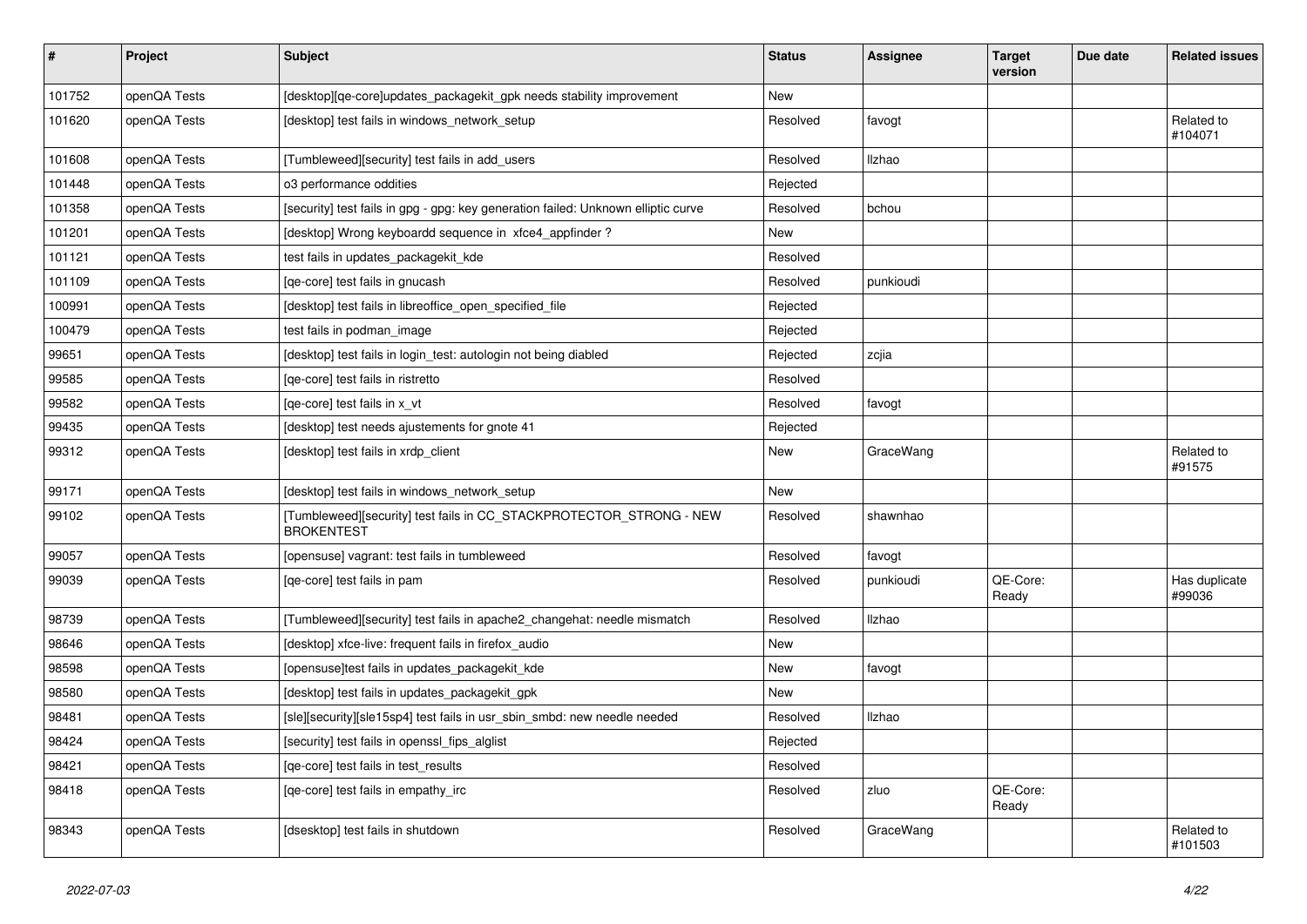| #     | Project               | <b>Subject</b>                                                                                                                               | <b>Status</b> | Assignee     | <b>Target</b><br>version | Due date   | <b>Related issues</b> |
|-------|-----------------------|----------------------------------------------------------------------------------------------------------------------------------------------|---------------|--------------|--------------------------|------------|-----------------------|
| 97511 | openQA Tests          | [opensuse][kernel] kdump and crash: support UsrMerged kernel installation                                                                    | Resolved      |              | QE Kernel<br>Current     |            |                       |
| 96641 | openQA Tests          | ovs_server: failed to create directory: already exists                                                                                       | Resolved      | favogt       |                          |            |                       |
| 96611 | openQA Tests          | [qe-core][opensuse][sporadic] test fails in tomcat                                                                                           | Resolved      | zluo         | QE-Core:<br>Ready        |            | Related to<br>#99417  |
| 96605 | openQA Tests          | [migration] Increased number of incomplete jobs auto review:"Migrate to file failed, it<br>has been running for more than 240 seconds":retry | Resolved      | coolgw       |                          |            |                       |
| 96435 | openQA Tests          | test fails in clone - staging and product                                                                                                    | Closed        | oorlov       |                          |            |                       |
| 96389 | openQA Tests          | test fails in docker image                                                                                                                   | Resolved      | favogt       |                          |            |                       |
| 96299 | openQA Tests          | [yast] auto review:"backend died: Encoder not accepting data: Broken pipe":retry                                                             | Closed        |              |                          |            |                       |
| 96272 | openQA Infrastructure | Test failed incomplete: "Reason: backend died: QEMU exited unexpectedly, see log<br>for details" size:M                                      | Resolved      | Xiaojing liu | Ready                    | 2021-11-02 | Copied to<br>#96311   |
| 96188 | openQA Tests          | [desktop] Test-Adjusments needed for inkscape 1.1                                                                                            | Resolved      |              |                          |            |                       |
| 95789 | openQA Tests          | Regressions from os-autoinst/os-autoinst-distri-opensuse/pull/12883                                                                          | Resolved      | GraceWang    |                          |            |                       |
| 95605 | openQA Tests          | [security] test fails in aa enforce                                                                                                          | Resolved      |              |                          |            |                       |
| 95329 | openQA Tests          | [qe-core] test fails in vsftpd: package strict on ssl version                                                                                | Resolved      | favogt       |                          |            |                       |
| 95120 | openQA Tests          | [desktop] GNOME40: input sources are now under 'keyboard'                                                                                    | Resolved      | GraceWang    |                          |            | Related to<br>#93348  |
| 94483 | openQA Tests          | repo-bleed: test fails in install Itp                                                                                                        | Resolved      |              |                          |            |                       |
| 94225 | openQA Tests          | test fails in libgca2: no plugins installed                                                                                                  | Rejected      |              |                          |            |                       |
| 94009 | openQA Tests          | [opensuse] plasma browser integration on wayland frequently failing                                                                          | <b>New</b>    | favogt       |                          |            |                       |
| 93865 | openQA Tests          | rsync multimachine: no route to host                                                                                                         | Resolved      | klorenzova   |                          |            |                       |
| 93850 | openQA Tests          | [security] wireguard: ssh login for root denied                                                                                              | Resolved      | pdostal      |                          |            |                       |
| 93847 | openQA Tests          | ge-core lovs client: ssh login for root denied                                                                                               | Resolved      |              |                          |            |                       |
| 93835 | openQA Tests          | [Tumbleweed][security]swtpm_verify: ssh login as root not permitted                                                                          | Resolved      | rfan1        |                          |            |                       |
| 93832 | openQA Tests          | [Tumbleweed][security]tls_389ds_sssd_client: ssh login for root denied                                                                       | Resolved      | rfan1        |                          |            |                       |
| 93829 | openQA Tests          | [qe-core] default config does not permit password-login for root over ssh                                                                    | Blocked       | szarate      |                          |            | Related to<br>#93949  |
| 93671 | qe-yast               | yast2 ftp: we need to create a different certificate                                                                                         | Closed        | JERiveraMoya | <b>SLE 15 SP3</b>        |            |                       |
| 93405 | openQA Tests          | [Tumbleweed][security] test fails in audit2allow: no failure of getty t reported (which is<br>good)                                          | Resolved      | favogt       |                          |            |                       |
| 93402 | openQA Tests          | test fails in midori                                                                                                                         | Resolved      |              |                          |            |                       |
| 93348 | openQA Tests          | [tw][Desktop] ibus_test_*: tests do no start g-c-c region & language panel                                                                   | Resolved      | GraceWang    |                          |            | Related to<br>#95120  |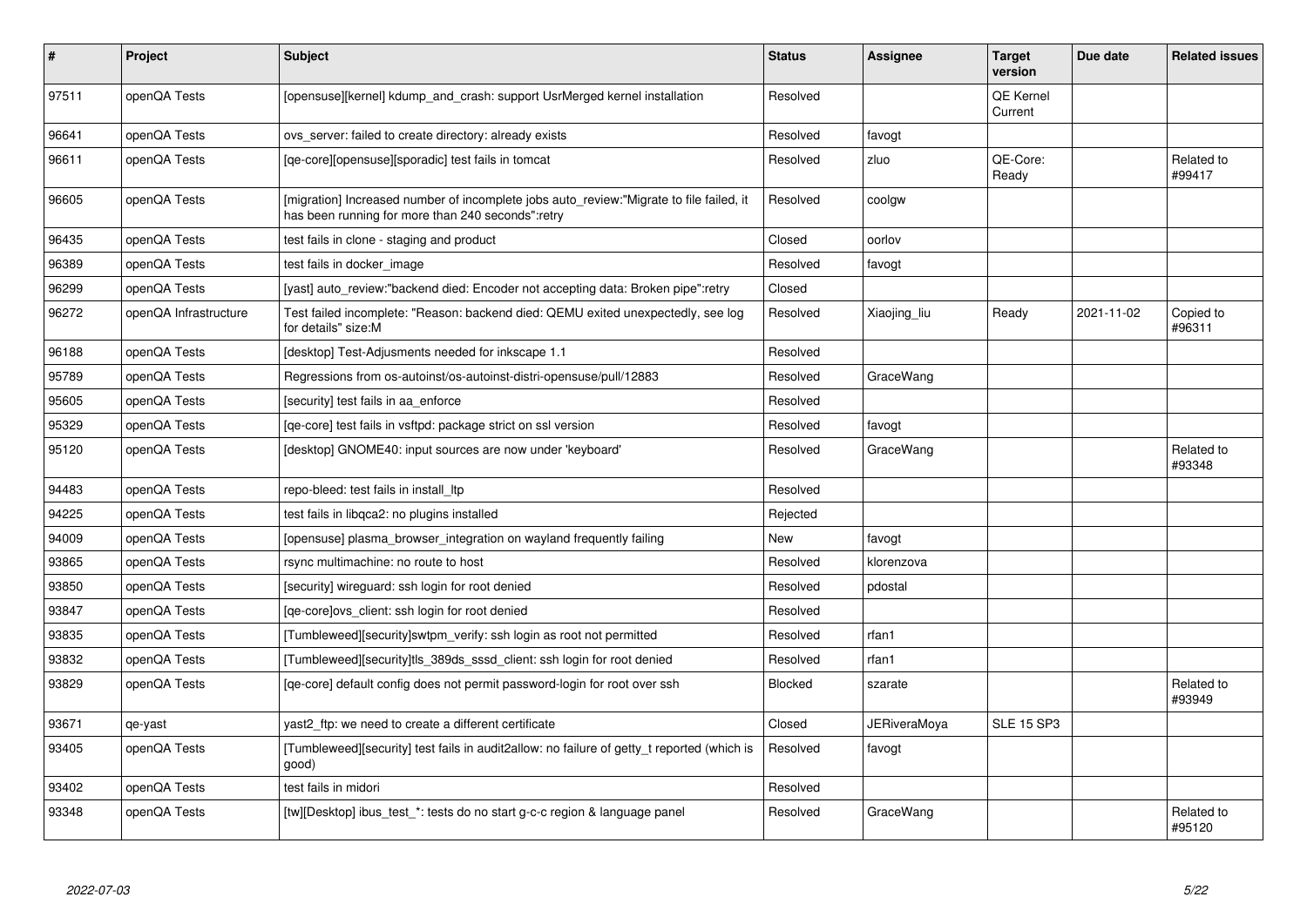| #     | Project      | <b>Subject</b>                                                                                                        | <b>Status</b> | <b>Assignee</b>     | <b>Target</b><br>version | Due date | <b>Related issues</b>                                                  |
|-------|--------------|-----------------------------------------------------------------------------------------------------------------------|---------------|---------------------|--------------------------|----------|------------------------------------------------------------------------|
| 93315 | openQA Tests | [desktop][opensuse] hexchat: connection issues to irc.freenode.net                                                    | Resolved      |                     |                          |          | Related to<br>#92080,<br>Related to<br>#88930                          |
| 93240 | openQA Tests | test fails in valgrind: fails to compile with gcc11                                                                   | Resolved      | ph03nix             |                          |          |                                                                        |
| 92948 | openQA Tests | [qe-core] sssd: invalid command line parameter                                                                        | Resolved      | dvenkatachala       |                          |          |                                                                        |
| 92945 | openQA Tests | [qe-core] reboot_and_install: unable to handle 15.x base image to reboot                                              | Resolved      |                     |                          |          |                                                                        |
| 92704 | openQA Tests | [qac][microos][opensuse] tdup very frequently times out                                                               | Resolved      | favogt              |                          |          |                                                                        |
| 92617 | openQA Tests | [qe-core] ssh: test needs adjustment for usr/etc config                                                               | Resolved      |                     |                          |          |                                                                        |
| 92614 | openQA Tests | [Tumbleweed][security] test fails in 4_[+]_Boot_and_services                                                          | Resolved      | Ilzhao              |                          |          | Related to<br>#91383                                                   |
| 92440 | openQA Tests | [migration] test fails in evolution_prepare_servers: openssl not pre-installed                                        | Rejected      | coolgw              |                          |          |                                                                        |
| 92413 | openQA Tests | [security] test fails in openssl alpn: openssl not installed                                                          | Resolved      |                     |                          |          |                                                                        |
| 92410 | openQA Tests | [Tumbleweed][security] test fails in tls_389ds_server: openssl not pre-installed                                      | Resolved      | rfan1               |                          |          |                                                                        |
| 92401 | openQA Tests | [migration] test fails in openIdap_to_389ds: test requires /usr/bin/openssl, but relies on<br>something pulling it in | Rejected      | coolgw              |                          |          |                                                                        |
| 92080 | openQA Tests | [opensuse] hexchat rather frequently fails - on @64bit_qxl                                                            | <b>New</b>    |                     |                          |          | Related to<br>#93315                                                   |
| 91968 | openQA Tests | [opensuse][vagrant] virtualbox 6.1.20: File "vboxautostart.service" is replaced by<br>"vboxautostart-service.service" | Resolved      | dancermak           |                          |          |                                                                        |
| 91545 | openQA Tests | [opensuse][qe-core] Upgrade tests: stall detected (consoletest_finish)                                                | Resolved      |                     |                          |          | Related to<br>#60989,<br>Related to<br>#64469.<br>Related to<br>#89263 |
| 91533 | qe-yast      | test fails in setup libyui                                                                                            | Closed        | <b>JERiveraMoya</b> | <b>SLE 15 SP3</b>        |          |                                                                        |
| 91091 | openQA Tests | [desktop][opensuse] nautilus: test adjustments for GNOME 40                                                           | Resolved      |                     |                          |          |                                                                        |
| 91088 | openQA Tests | [opensuse] openga in openga: nested vm running out of memory                                                          | Resolved      | dheidler            |                          |          |                                                                        |
| 91085 | openQA Tests | oomath: frequent failures                                                                                             | Resolved      | okurz               |                          |          |                                                                        |
| 91079 | openQA Tests | [opensuse] GNOTE 40: Tests needs adjustments (for keyboard navigation)                                                | Resolved      | GraceWang           |                          |          |                                                                        |
| 91058 | openQA Tests | [opensuse][jeos][qac] test fails in machinery: machinery has been dropped                                             | Resolved      | tavogt              |                          |          |                                                                        |
| 91019 | openQA Tests | [opensuse][qac][jeos] kdump_and_crash: yast asks for more packages to be installed                                    | Rejected      |                     |                          |          |                                                                        |
| 90998 | openQA Tests | [opensuse] prjconf_excluded_rpms: too strict about some package names                                                 | New           |                     |                          |          |                                                                        |
| 90411 | openQA Tests | [opensuse][qe-core] gnome_documents: no longer existing in Tumbleweed -><br>unschedule                                | Resolved      |                     |                          |          |                                                                        |
| 90374 | qe-yast      | thin provisioning: installs KDE desktop instead of GNOME desktop                                                      | Resolved      |                     | SLE 15 SP3               |          |                                                                        |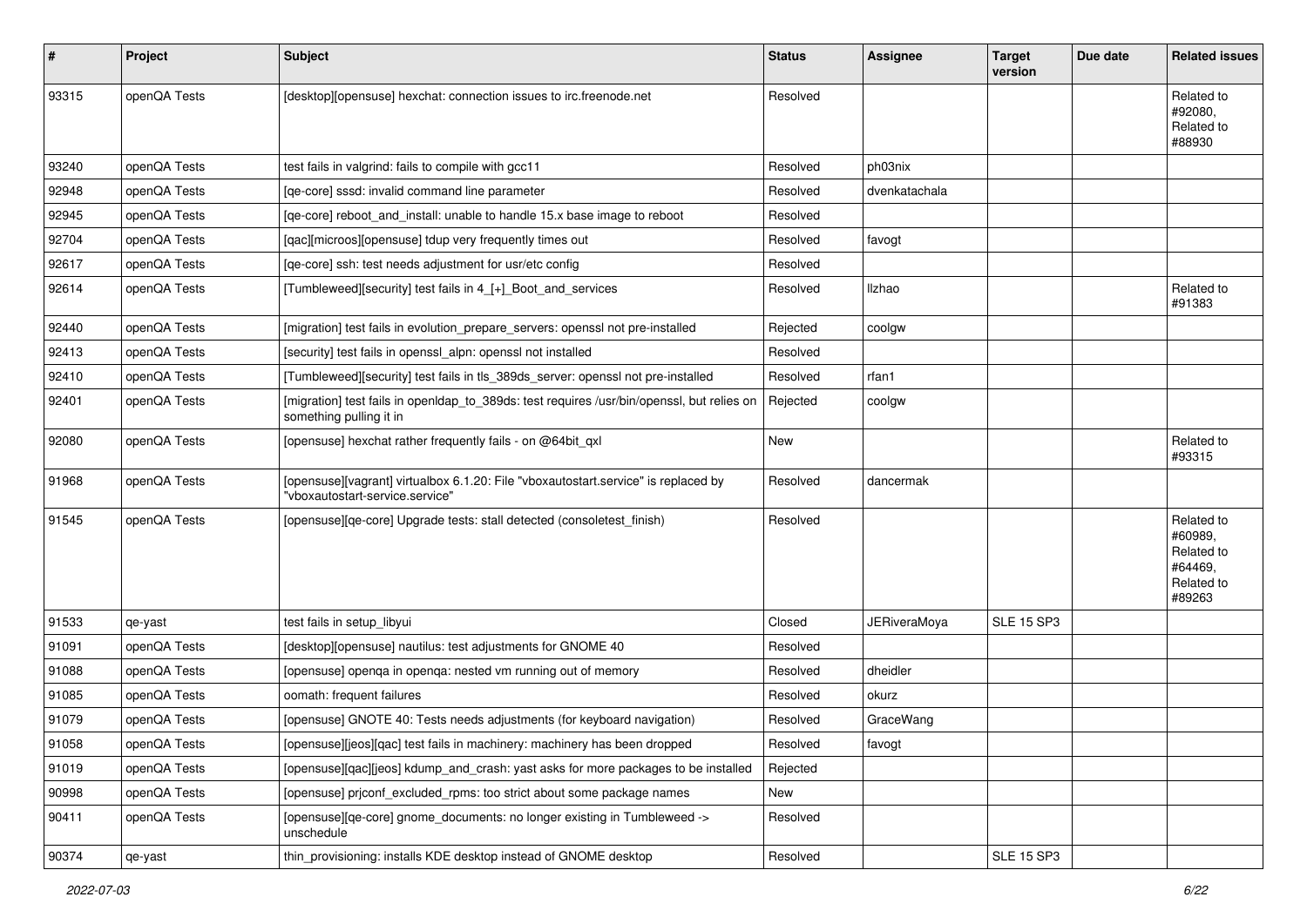| #     | Project        | <b>Subject</b>                                                                                                                                                                                                         | <b>Status</b> | <b>Assignee</b>     | <b>Target</b><br>version | Due date | <b>Related issues</b>                          |
|-------|----------------|------------------------------------------------------------------------------------------------------------------------------------------------------------------------------------------------------------------------|---------------|---------------------|--------------------------|----------|------------------------------------------------|
| 90002 | openQA Tests   | [opensuse][qe-core] wpa_supplicant - race in terminating tasks                                                                                                                                                         | Resolved      | dvenkatachala       | QE-Core:<br>Ready        |          |                                                |
| 89999 | openQA Tests   | [opensuse][qe-core] nftables - never been verified on TW - failing                                                                                                                                                     | Resolved      | dheidler            | QE-Core:<br>Ready        |          | Related to<br>#90041                           |
| 89984 | openQA Tests   | [opensuse] test fails in lynis analyze system audit                                                                                                                                                                    | New           |                     |                          |          |                                                |
| 89978 | qe-yast        | test fails in yast_virtualization: too few time to install                                                                                                                                                             | Closed        | oorlov              | <b>SLE 15 SP3</b>        |          | Has duplicate<br>#91317                        |
| 89530 | openQA Tests   | [opensuse][qe-core] test fails in multi_users_dm (login as wrong user?)                                                                                                                                                | <b>New</b>    |                     |                          |          |                                                |
| 89527 | openQA Tests   | [opensuse][qe-core] test fails in hwsim_wpa2_enterprise_setup                                                                                                                                                          | Rejected      |                     |                          |          | Related to<br>#93644                           |
| 88470 | openQA Tests   | [qac] test fails in docker_runc                                                                                                                                                                                        | Resolved      |                     |                          |          |                                                |
| 88455 | openQA Tests   | [opensuse][desktop] windows_server_setup: need to adjust for various search results                                                                                                                                    | Resolved      |                     |                          |          | Related to<br>#88436                           |
| 88438 | openQA Tests   | [opensuse][qe-core] test fails in mdadm                                                                                                                                                                                | Resolved      | dzedro              |                          |          |                                                |
| 88389 | openQA Project | gemu unexpected result: Could not set up host forwarding rule - auto_review:"Could<br>not set up host forwarding rule":retry                                                                                           | New           |                     | future                   |          |                                                |
| 88211 | openQA Tests   | [qe-core] mailserver_setup: postfix changed from bdb to lmdb - config update needed                                                                                                                                    | Resolved      |                     |                          |          |                                                |
| 88073 | openQA Tests   | [ge-core] [opensuse] unstable test: ovs server                                                                                                                                                                         | Resolved      | punkioudi           |                          |          |                                                |
| 87844 | openQA Tests   | test fails in php7                                                                                                                                                                                                     | Resolved      | favogt              |                          |          |                                                |
| 87791 | openQA Tests   | [s390x] Extend test suite for openSUSE Tumbleweed/s390x                                                                                                                                                                | <b>New</b>    | binary_sequence     |                          |          |                                                |
| 87692 | openQA Tests   | [opensuse] xfce: new shortcut to open main menu                                                                                                                                                                        | Resolved      | favogt              |                          |          |                                                |
| 87680 | openQA Tests   | [desktop][tw]test fails in windows_network_setup                                                                                                                                                                       | Resolved      | GraceWang           |                          |          |                                                |
| 86078 | qe-yast        | transactional-server test tests 'undefined state'                                                                                                                                                                      | Resolved      | oorlov              | <b>SLE 15 SP3</b>        |          |                                                |
| 81382 | openQA Tests   | [y][qe-yast][qe-core] OOM detection flawed                                                                                                                                                                             | Workable      |                     |                          |          |                                                |
| 81312 | openQA Tests   | [desktop][qe-core][opensuse][sporadic] gnome: keymap_or_locale_x11 very unreliable                                                                                                                                     | <b>New</b>    |                     |                          |          |                                                |
| 81194 | openQA Tests   | [qac] test fails in podman: pull from dockerhub is rate limited                                                                                                                                                        | Rejected      |                     |                          |          |                                                |
| 81036 | openQA Tests   | [opensuse] rstudio_server can fail in various ways                                                                                                                                                                     | Rejected      | dancermak           |                          |          |                                                |
| 80628 | openQA Tests   | [migration][opensuse][upgrade][sporadic][needs-refining] firefox: very frequently does<br>not show the top menu bar auto review:"(?s)HDD 1.*opensuse-42.*no candidate<br>needle.*firefox-top-bar-highlighted.*matched" | Resolved      | tinawang123         |                          |          | Related to<br>#70441.<br>Related to<br>#102185 |
| 80622 | qe-yast        | [opensuse] test fails in yast2_lan                                                                                                                                                                                     | Closed        | <b>JERiveraMoya</b> | <b>SLE 15 SP3</b>        |          |                                                |
| 80102 | openQA Tests   | [desktop][qe-core][opensuse] test fails in tracker_search_in_nautilus                                                                                                                                                  | Rejected      | zluo                |                          |          |                                                |
| 80082 | openQA Tests   | [opensuse] test fails in gnuhealth_client_preconfigure                                                                                                                                                                 | Resolved      | okurz               |                          |          |                                                |
| 78538 | openQA Tests   | [qe-core][opensuse][desktop] GNOME 3.38: test fails in change_password -<br>malcontent permission request                                                                                                              | Rejected      | zluo                | QE-Core:<br>Ready        |          |                                                |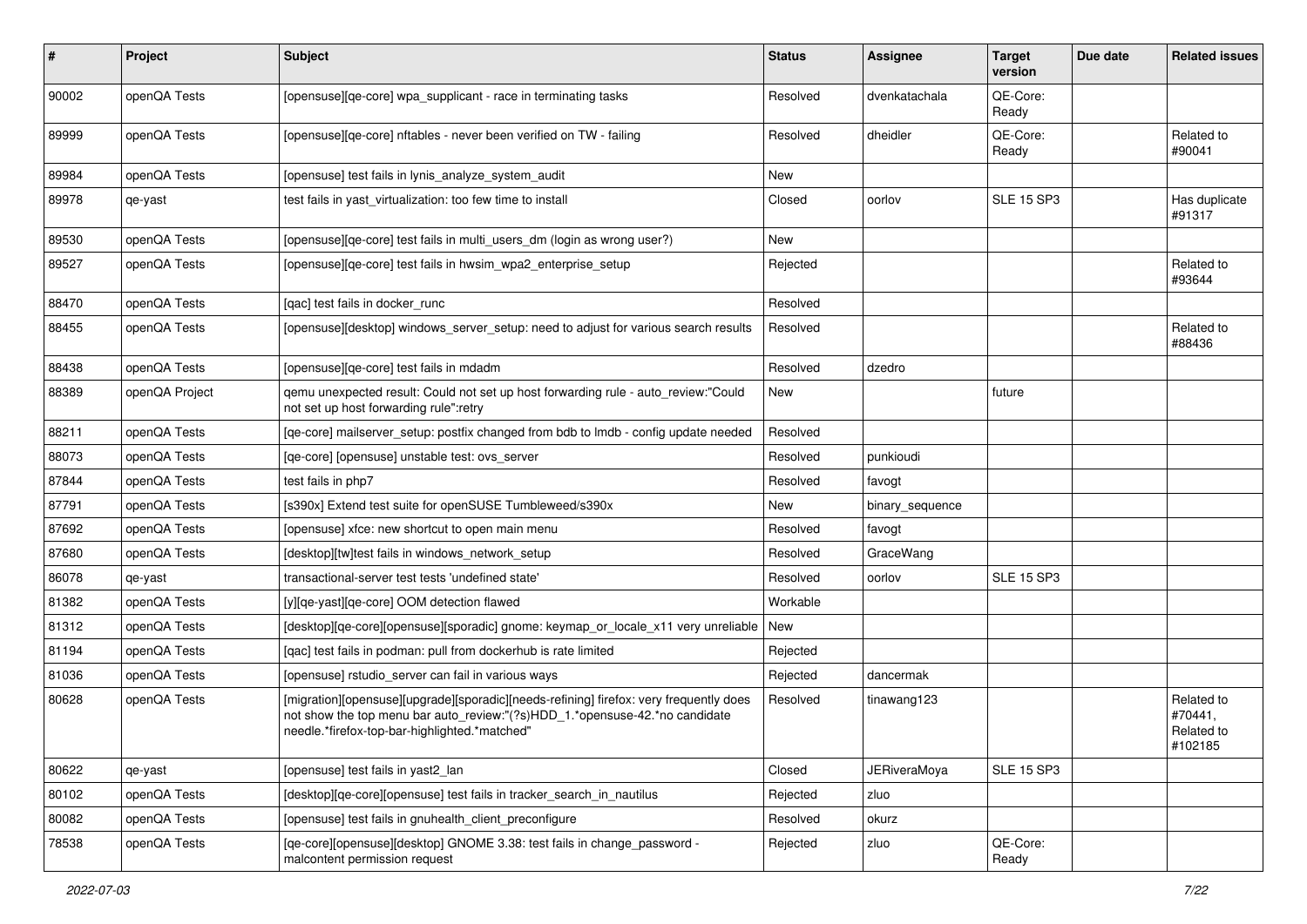| #     | <b>Project</b>        | <b>Subject</b>                                                                                                                                                  | <b>Status</b> | Assignee            | <b>Target</b><br>version | Due date | <b>Related issues</b>                        |
|-------|-----------------------|-----------------------------------------------------------------------------------------------------------------------------------------------------------------|---------------|---------------------|--------------------------|----------|----------------------------------------------|
| 78536 | openQA Tests          | [qe-core][opensuse] GNOME 3.38: test fails in nautilus_permission                                                                                               | Resolved      | punkioudi           |                          |          |                                              |
| 77896 | qe-yast               | yast2 ftp test module assumes firewalld to use iptables                                                                                                         | Resolved      | syrianidou sofia    | <b>SLE 15 SP3</b>        |          |                                              |
| 77785 | openQA Tests          | [qe-core] GNOME 3.38 in Staging:J - ctrl-alt-del no longer offering 'reboot'                                                                                    | Resolved      | geor                |                          |          |                                              |
| 77095 | openQA Tests          | [ge-core][opensuse]apparmor 3: aa notify -l is no longer silent                                                                                                 | Resolved      |                     |                          |          |                                              |
| 75259 | openQA Infrastructure | 100% of powerpc tests incomplete auto review:"(?s)Running on<br>power8.*qemu-system-ppc64: Requested safe cache capability level not supported by<br>kvm":retry | Resolved      | okurz               | Ready                    |          | Related to<br>#73189.<br>Copied to<br>#76951 |
| 75247 | openQA Tests          | desktop] ibus installation: ibus-pinyin no longer exists                                                                                                        | Resolved      |                     |                          |          |                                              |
| 73624 | qe-yast               | nis client: missing package                                                                                                                                     | Resolved      | syrianidou sofia    | <b>SLE 15 SP3</b>        |          |                                              |
| 73606 | openQA Infrastructure | o3: multimachine tests all incomplete early                                                                                                                     | Resolved      | favogt              |                          |          |                                              |
| 73603 | qe-yast               | yast2 tftp: devices not pre-seletected, test does not pick                                                                                                      | Rejected      | riafarov            | <b>SLE 15 SP3</b>        |          |                                              |
| 73600 | qe-yast               | yast virtualization: new detection of NM managed system                                                                                                         | Closed        | <b>JERiveraMoya</b> | <b>SLE 15 SP3</b>        |          |                                              |
| 73102 | openQA Tests          | [sle][security][sle15sp3] [TW] seliunux 3.1: semanage is now in<br>policicoreutils-python-utils                                                                 | Resolved      | <b>Ilzhao</b>       |                          |          |                                              |
| 71932 | openQA Tests          | [desktop][opensuse]tracker_by_command: migration to tracker 3                                                                                                   | Resolved      | GraceWang           |                          |          | Related to<br>#97940                         |
| 71929 | openQA Tests          | mysql odbc: unixODBC change                                                                                                                                     | Resolved      | ggardet_arm         |                          |          |                                              |
| 71782 | openQA Tests          | Kde/wayland tests stall on try switch                                                                                                                           | Resolved      |                     |                          |          |                                              |
| 71740 | openQA Tests          | [sle][security][sle15sp3] New Test: ensure password hash is SHA512                                                                                              | Resolved      | <b>Ilzhao</b>       | <b>SLE 15 SP3</b>        |          |                                              |
| 71503 | openQA Tests          | [functional][u] disabling cups service, but not path/socket does not shut down cups<br>(reliably)                                                               | Resolved      | dheidler            |                          |          | Related to<br>#71032                         |
| 71377 | openQA Tests          | [opensuse]gnuhealth_client_preconfigure: failure in x11_start_program                                                                                           | New           |                     |                          |          |                                              |
| 71008 | openQA Tests          | [opensuse][phub] vagrant: Tests fails to download asset file                                                                                                    | New           | dancermak           |                          |          |                                              |
| 70897 | openQA Tests          | [y] test fails in first_boot after autoyast/firstrun                                                                                                            | Rejected      | riafarov            |                          |          | Is duplicate of<br>#70597                    |
| 70714 | openSUSE admin        | Tumbleweed Release Notes not extracted on doc.o.o                                                                                                               | Resolved      | cboltz              |                          |          |                                              |
| 70609 | openQA Tests          | test fails in steamcmd                                                                                                                                          | Resolved      |                     |                          |          |                                              |
| 70588 | openQA Tests          | zdup from openSUSE < 15.2 to TW no longer supported                                                                                                             | Resolved      |                     |                          |          |                                              |
| 70336 | openQA Tests          | desktop] test fails in exiv2                                                                                                                                    | Resolved      |                     |                          |          |                                              |
| 70231 | openQA Tests          | [kde] khelpcenter is no longer on the KDE Live CD                                                                                                               | Closed        |                     |                          |          |                                              |
| 70090 | openQA Tests          | [sle][security][sle15sp3] selinux_setup: install pkgs explicitly instead of blindly tried to<br>install *selinux*                                               | Resolved      | Ilzhao              |                          |          |                                              |
| 69994 | openQA Tests          | [kde] Upgrade scenarios fail to handle login on KDE sessions                                                                                                    | <b>New</b>    |                     |                          |          | Related to<br>#68476                         |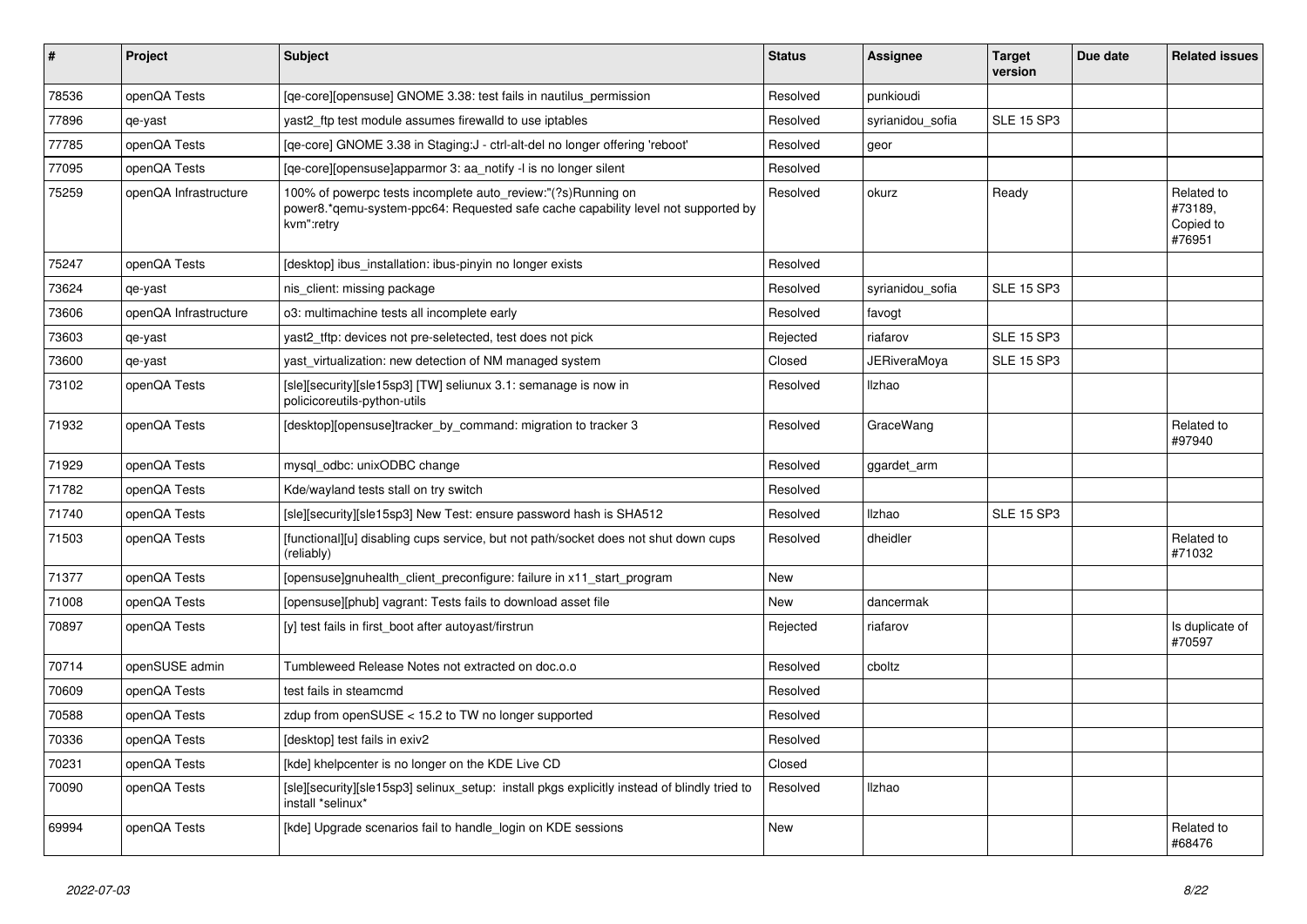| #     | Project               | Subject                                                                                    | <b>Status</b> | <b>Assignee</b> | <b>Target</b><br>version | Due date   | <b>Related issues</b>                                                       |
|-------|-----------------------|--------------------------------------------------------------------------------------------|---------------|-----------------|--------------------------|------------|-----------------------------------------------------------------------------|
| 69967 | openQA Tests          | [u] bootloader_uefi with openSUSE keys fails to boot                                       | Rejected      | SLindoMansilla  | Milestone 30             |            |                                                                             |
| 69709 | openQA Tests          | tmpfs: test fails in yast2_nfs4_client                                                     | Resolved      |                 |                          |            |                                                                             |
| 69706 | openQA Tests          | tmpfs: mdadm wants 2GB in /tmp                                                             | Resolved      |                 |                          |            |                                                                             |
| 69703 | openQA Tests          | tmpfs: test fails in validate_no_cow_attribute                                             | Resolved      |                 |                          |            |                                                                             |
| 69688 | openQA Tests          | [y] test fails in yast2_rmt                                                                | Resolved      | riafarov        | <b>SLE 15 SP3</b>        | 2020-09-08 |                                                                             |
| 69679 | openQA Tests          | [u][qam] test fails in sssd samba: sssd-wbclient is obsolete                               | Resolved      | ph03nix         |                          |            |                                                                             |
| 69508 | openQA Tests          | [opensuse] Rstudio_desktop needs adjustments                                               | Resolved      | dancermak       |                          |            |                                                                             |
| 69475 | openQA Infrastructure | [tools] openQA child task fails to download asset created by parent job                    | Resolved      | mkittler        | Ready                    |            | Related to<br>#70723,<br>Related to<br>#64941, Is<br>duplicate of<br>#64941 |
| 69328 | openQA Tests          | [03][s390x] Early fail on s390x workers: connection refused                                | Resolved      | okurz           | Ready                    | 2020-11-13 | Related to<br>#77116,<br>Related to<br>#77209                               |
| 68845 | openQA Tests          | [opensuse] sshfs failure                                                                   | Resolved      | dimstar         |                          |            | Related to<br>#68200                                                        |
| 68818 | openQA Tests          | [functional][u] apache2_changehat: test needs validation                                   | Resolved      | jorauch         | Milestone 30             |            | Related to<br>#70690                                                        |
| 68522 | openQA Tests          | test fails in valgrind                                                                     | Resolved      | ph03nix         |                          |            |                                                                             |
| 68116 | openQA Tests          | [u] test fails in pam sh                                                                   | Resolved      | dheidler        | Milestone 30             |            |                                                                             |
| 67990 | openQA Tests          | [functional][u] gpg no longer presents pinentry dialog                                     | Rejected      | SLindoMansilla  | Milestone 30             |            |                                                                             |
| 67987 | openQA Tests          | [u] sssd test wants to modify /etc/nsswitch.conf (which no longer exists on TW)            | Resolved      | riafarov        | Milestone 30             |            |                                                                             |
| 66784 | openQA Tests          | [qe-core][opensuse][desktop] xrdp_server: login sequence                                   | Resolved      | punkioudi       |                          |            | Related to<br>#68476                                                        |
| 66724 | openQA Tests          | [microos] microos tests: ignition fails to start with our disk image                       | Resolved      |                 |                          |            |                                                                             |
| 66373 | openQA Tests          | test fails in networkd_dhcp                                                                | Resolved      |                 |                          |            |                                                                             |
| 66331 | openQA Tests          | test fails in nautilus_open_ftp                                                            | Resolved      | dimstar         |                          |            |                                                                             |
| 66295 | openQA Tests          | yast2_gui-yast2_control_center: use of wait_still_screen causes delays                     | Resolved      | dimstar         |                          |            |                                                                             |
| 66283 | openQA Tests          | openga_bootstrap_container: apache not responding                                          | Resolved      | dheidler        |                          |            |                                                                             |
| 66149 | openQA Tests          | [desktop][u] seahorse 3.36 needs test adjustments                                          | Resolved      | zluo            | Milestone 30             |            | Related to<br>#89422                                                        |
| 66105 | openQA Tests          | transactional_update: test expects curl to be installed                                    | Rejected      | riafarov        |                          |            |                                                                             |
| 66099 | openQA Tests          | [desktop][gnome3.36] application_starts_on_login: autostarted app is not stealing<br>focus | Resolved      | ggardet_arm     |                          |            |                                                                             |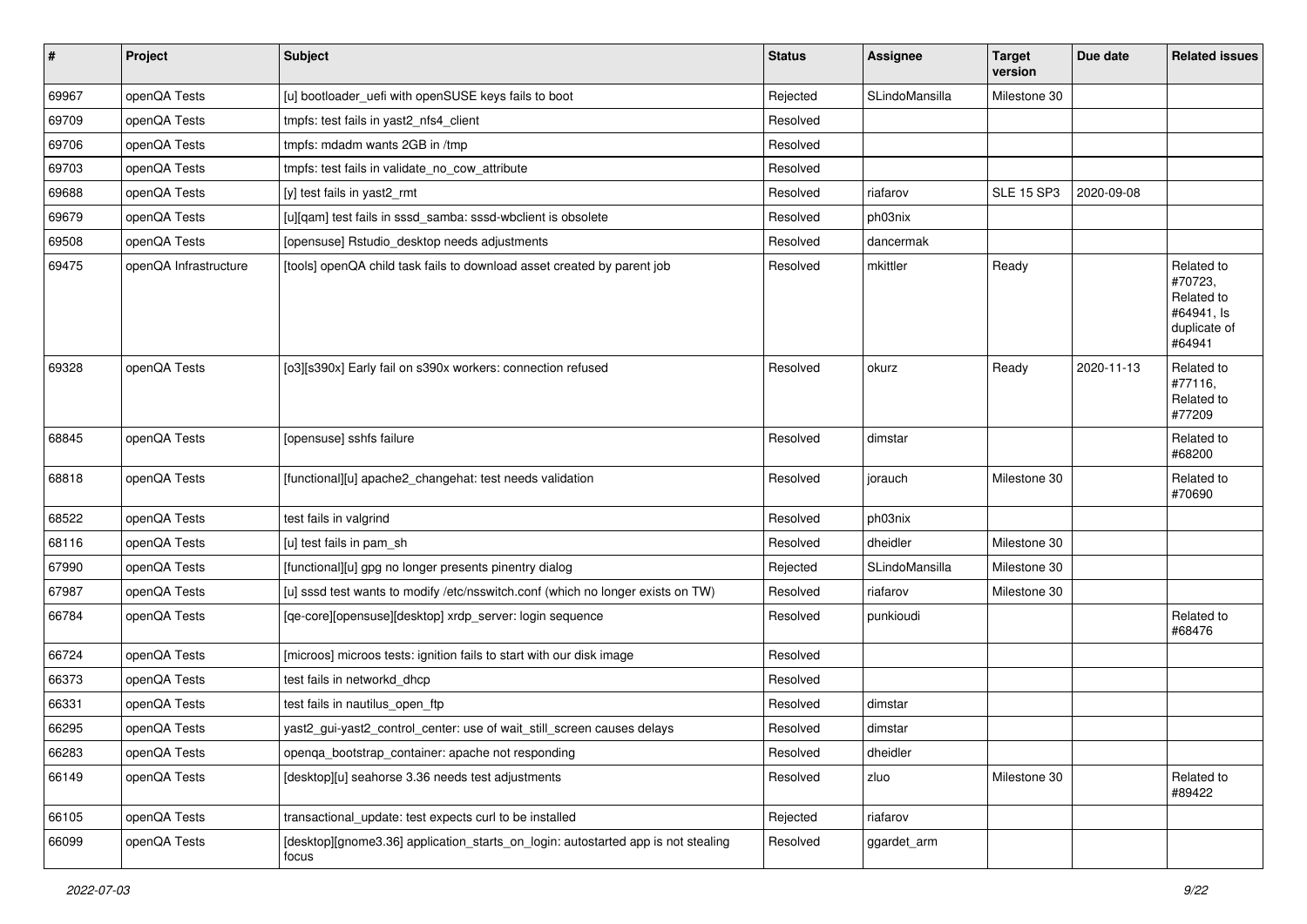| #     | Project               | <b>Subject</b>                                                                                                  | <b>Status</b> | Assignee            | <b>Target</b><br>version | Due date   | <b>Related issues</b>   |
|-------|-----------------------|-----------------------------------------------------------------------------------------------------------------|---------------|---------------------|--------------------------|------------|-------------------------|
| 66022 | openQA Tests          | [python2] rabbitmq test installs python2 modules                                                                | Resolved      | okurz               |                          |            |                         |
| 65986 | openQA Tests          | test fails in openga review                                                                                     | Resolved      | okurz               |                          | 2020-04-25 |                         |
| 65334 | openQA Tests          | dracut 050: different output                                                                                    | Rejected      |                     |                          |            |                         |
| 64102 | openQA Tests          | [functional][y] test fails in autoyast_smoke                                                                    | Resolved      | ybonatakis          |                          | 2020-03-24 |                         |
| 63910 | openQA Tests          | [functional][y][sporadic] test fails in remote controller - ends up on unexpected gdm<br>screen                 | Resolved      | riafarov            |                          | 2020-03-24 | Related to<br>#63643    |
| 63892 | openQA Tests          | [functional][u][sporadic] test fails in firefox - help-menu does not show up on openQA<br>when pressing 'alt-h' | Resolved      | zluo                | Milestone 30             |            | Related to<br>#69466    |
| 63778 | openQA Tests          | [functional][u] test fails in test_results - processes killed due to OOM, increase to<br>2GB?                   | Resolved      | dheidler            | Milestone 30             |            |                         |
| 63148 | openQA Tests          | test fails in podman_image                                                                                      | Resolved      |                     |                          |            |                         |
| 62747 | openQA Tests          | [opensuse]php7_postgresql: postgresql12 appeared in Tumbleweed                                                  | Closed        | dimstar             |                          |            |                         |
| 62375 | openQA Tests          | [kernel] kdump and crash: kernel newly as .xz compressed                                                        | Resolved      | pcervinka           | QE Kernel<br>Done        |            |                         |
| 62168 | openQA Tests          | [qam] test fails in sudo                                                                                        | Resolved      | dimstar             |                          |            |                         |
| 62060 | openQA Tests          | [desktop] libreoffice_mainmenu_components: Test needs to be reviewed for LO 6.4                                 | Resolved      | zcjia               |                          |            |                         |
| 62054 | openQA Tests          | [functional][y] test fails in yast2_nfs_client: yast exit code 16                                               | Resolved      | dimstar             | Milestone 30             |            |                         |
| 62045 | openQA Tests          | test fails in boot_into_snapshot                                                                                | Resolved      | <b>StefanBruens</b> |                          |            | Has duplicate<br>#62246 |
| 61832 | openQA Tests          | [functional][y] autoyast: re-enable yast2_firstboot test in TW once typing issue is<br>resolved                 | Resolved      | riafarov            | Milestone 32             | 2020-05-19 |                         |
| 61829 | openQA Tests          | [migration] test fails in orphaned_packages_check                                                               | Resolved      | mloviska            |                          |            |                         |
| 61774 | openQA Tests          | test fails in apache2_changehat                                                                                 | Resolved      | <b>StefanBruens</b> |                          |            |                         |
| 61713 | openQA Tests          | [opensuse] test fails in gnome_multi_writer                                                                     | Resolved      | dimstar             |                          |            |                         |
| 61707 | openQA Tests          | nautilus_open_ftp: ftp.suse.com not reachable                                                                   | Resolved      |                     |                          |            | Related to<br>#63397    |
| 61704 | openQA Tests          | [functional][u] wine: new dialog to install gecko engine - workaround for product issue?                        | Rejected      |                     |                          |            |                         |
| 61176 | openQA Tests          | [opensuse] test fails in sysstat                                                                                | Resolved      | StefanBruens        |                          |            |                         |
| 61085 | openQA Infrastructure | New Tumbleweed Snapshot (20191216) does not show up on QA                                                       | Resolved      | okurz               | Current<br>Sprint        |            |                         |
| 60821 | openQA Tests          | test fails in regproxy (missing python3-requests)                                                               | Resolved      | RBrownSUSE          |                          |            |                         |
| 60740 | openQA Tests          | test fails in gnuhealth_setup                                                                                   | Resolved      | okurz               | Done                     |            |                         |
| 60575 | openQA Tests          | test fails in change_password                                                                                   | Resolved      | <b>StefanBruens</b> |                          |            |                         |
| 60452 | openQA Tests          | [functional][y][autoyast] test fails in module installation of autoyast installation                            | Resolved      | riafarov            |                          |            |                         |
| 60269 | openQA Tests          | [opensuse][u] test fails in firewalld                                                                           | Resolved      | dimstar             |                          |            |                         |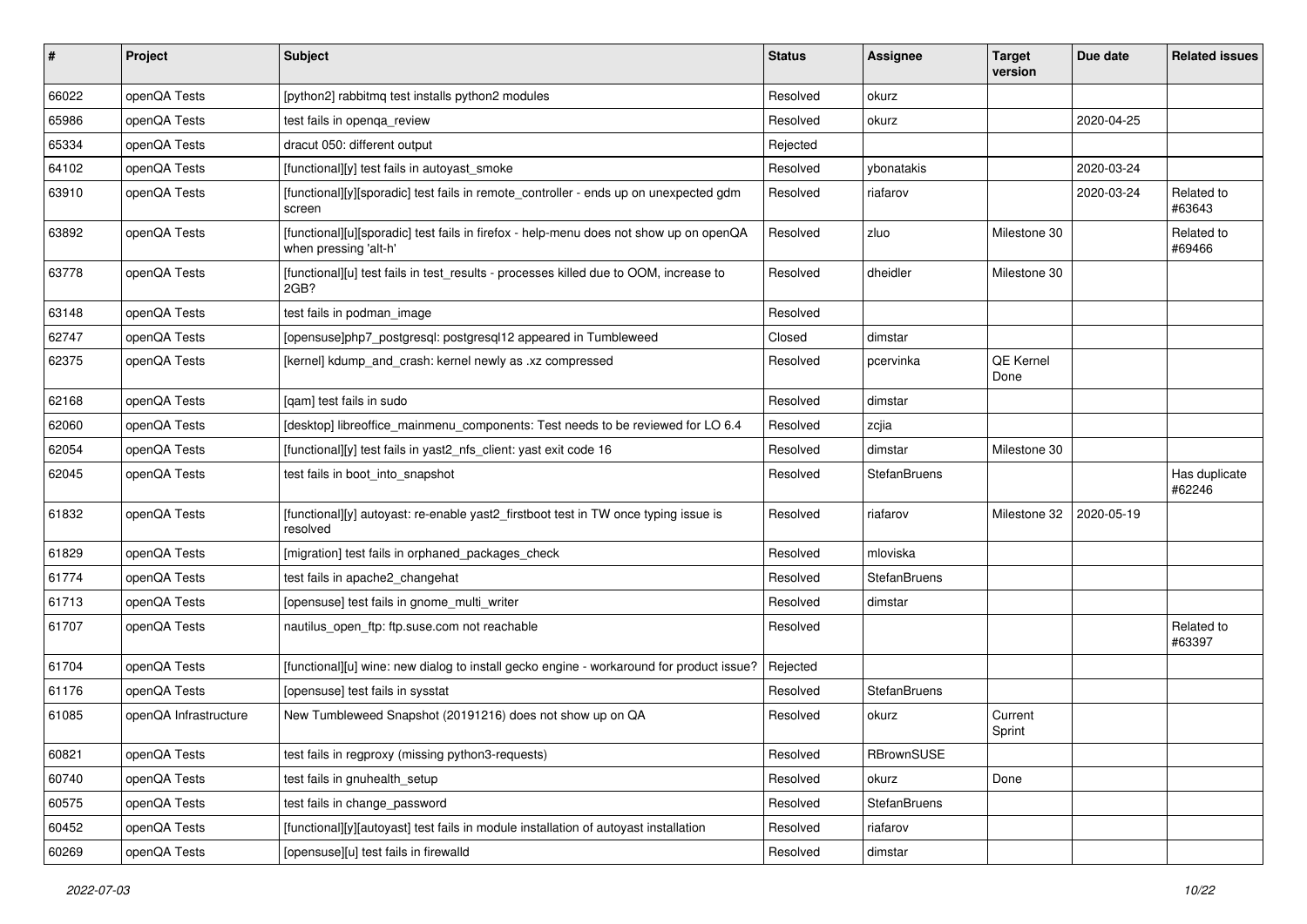| #     | Project      | <b>Subject</b>                                                                                                                                                      | <b>Status</b> | <b>Assignee</b>     | <b>Target</b><br>version | Due date   | <b>Related issues</b>                                 |
|-------|--------------|---------------------------------------------------------------------------------------------------------------------------------------------------------------------|---------------|---------------------|--------------------------|------------|-------------------------------------------------------|
| 60109 | openQA Tests | [opensuse] test fails in livecd_network_settings                                                                                                                    | Resolved      |                     |                          |            |                                                       |
| 59867 | openQA Tests | [functional][u] New plasma browser integration test is unstable                                                                                                     | Resolved      | zluo                |                          |            | Related to<br>#60236                                  |
| 59864 | openQA Tests | [functional][y] autoyast_reinstall_gnome: fails in openSUSE_welcome                                                                                                 | Resolved      | riafarov            | Milestone 30             | 2020-02-11 |                                                       |
| 59333 | openQA Tests | [opensuse][virtualization] Separate 'vagrant' tests from 'virtualization'                                                                                           | New           |                     |                          |            |                                                       |
| 59327 | openQA Tests | test fails in grub2                                                                                                                                                 | Resolved      |                     |                          |            |                                                       |
| 58733 | openQA Tests | test fails in rsync (openssh update)                                                                                                                                | Resolved      |                     |                          |            |                                                       |
| 58694 | openQA Tests | [opensuse] test fails in check_default_network_manager                                                                                                              | Resolved      | dimstar             |                          |            |                                                       |
| 58631 | openQA Tests | [functional][y][fast] test fails in yast2_snapper                                                                                                                   | Resolved      | <b>JERiveraMoya</b> |                          | 2019-11-19 | Related to<br>#56255                                  |
| 58628 | openQA Tests | test fails in prepare: libqt4 dropped                                                                                                                               | Resolved      | ggardet_arm         |                          |            |                                                       |
| 58577 | openQA Tests | opensuse-welcome not handled in multi_users_dm                                                                                                                      | Resolved      | <b>StefanBruens</b> |                          |            | Related to<br>#55661                                  |
| 57932 | openQA Tests | [functional][u] test fails in setup_zdup                                                                                                                            | Resolved      | dheidler            | Milestone 28             |            |                                                       |
| 57737 | openQA Tests | [functional][y] test fails in yast2 lan restart                                                                                                                     | Resolved      | riafarov            |                          |            |                                                       |
| 57731 | openQA Tests | [migration] test fails in oscap_remediating_online                                                                                                                  | Rejected      |                     |                          |            | Related to<br>#57842                                  |
| 57671 | openQA Tests | Lost 42.2 base disk images needed for update tests                                                                                                                  | Resolved      | okurz               |                          |            |                                                       |
| 57368 | openQA Tests | [functional][u] test fails in consoletest_setup - fails to write to /dev/ttyS0 with<br>https://github.com/os-autoinst/os-autoinst-distri-opensuse/pull/8503 applied | Resolved      | dheidler            | Milestone 28             |            |                                                       |
| 56840 | openQA Tests | [functional][y] windows 10 dual boot tests: HDD no longer found                                                                                                     | Resolved      | mloviska            |                          |            | Related to<br>#56918,<br>Related to<br>#51221         |
| 56162 | openQA Tests | [opensuse] closing of openSUSE-welcome is unreliabe/unstable                                                                                                        | Rejected      | ggardet_arm         |                          |            | Has duplicate<br>#56270, Is<br>duplicate of<br>#55661 |
| 56153 | openQA Tests | [opensuse] test fails in gnucash - unreliable in handling the various popups and<br>tip-of-the-day dialogs                                                          | New           |                     |                          |            |                                                       |
| 56150 | openQA Tests | test fails in gimp                                                                                                                                                  | Rejected      |                     |                          |            | Is duplicate of<br>#43889                             |
| 56111 | openQA Tests | [functional][u] test fails in xfce4_appfinder - Behavior changed                                                                                                    | Resolved      | ggardet_arm         |                          |            |                                                       |
| 56102 | openQA Tests | mdadm: pattern 1.5GiB not found (printed 1.51 GiB)                                                                                                                  | Rejected      |                     |                          |            | Is duplicate of<br>#56069                             |
| 55919 | openQA Tests | [functional][u] check scheduling code: this scenario should show ntp_config_settings                                                                                | Resolved      | mgriessmeier        | Milestone 27             |            |                                                       |
| 55826 | openQA Tests | [opensuse] xfce does not show logout dialog on ctrl-alt-del                                                                                                         | Resolved      | dimstar             |                          |            |                                                       |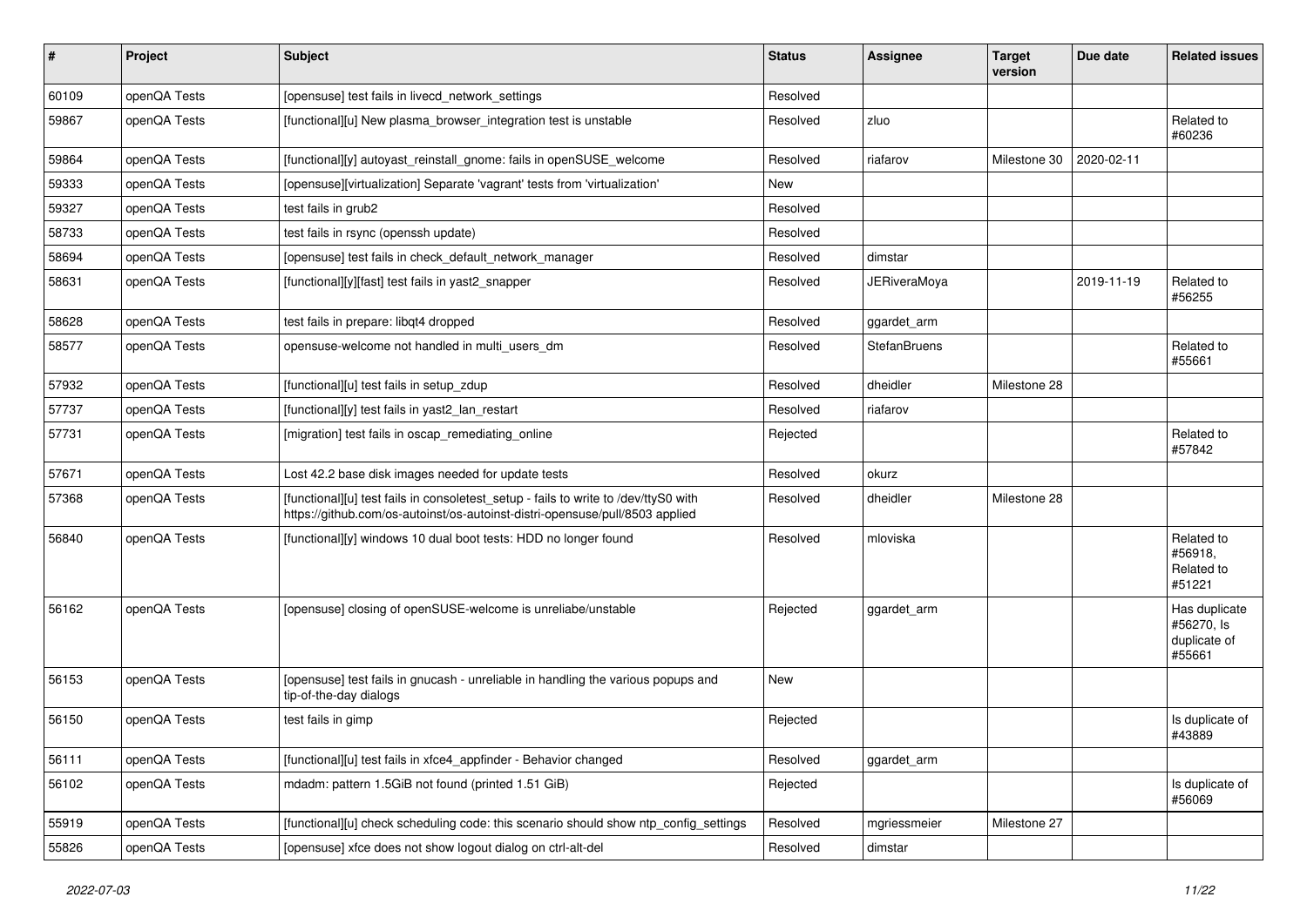| $\sharp$ | Project        | Subject                                                                                                                             | <b>Status</b> | Assignee            | <b>Target</b><br>version | Due date | <b>Related issues</b>     |
|----------|----------------|-------------------------------------------------------------------------------------------------------------------------------------|---------------|---------------------|--------------------------|----------|---------------------------|
| 55688    | openQA Tests   | [functional][u] test fails in snapper_create                                                                                        | Resolved      | dheidler            | Milestone 28             |          |                           |
| 55682    | openQA Tests   | [gam] test fails in mailserver setup                                                                                                | Resolved      | Ilzhao              |                          |          |                           |
| 55664    | openQA Tests   | [opensuse] test fails in application_starts_on_login (opensuse-welcome)                                                             | Resolved      |                     |                          |          | Related to<br>#55661      |
| 55229    | openQA Tests   | Kubic: select role needs to scroll                                                                                                  | Resolved      | riafarov            |                          |          |                           |
| 55148    | openQA Tests   | [functional][u] test fails in firewall enabled                                                                                      | Resolved      | dheidler            |                          |          |                           |
| 54821    | openQA Tests   | New LibreOffice version: new 'Tip of the day' dialog                                                                                | Rejected      |                     |                          |          | Is duplicate of<br>#54722 |
| 54428    | openQA Tests   | [functional][u] long runtime of extra_test_in_textmode (~2h)                                                                        | Rejected      | SLindoMansilla      |                          |          | Is duplicate of<br>#47003 |
| 54425    | openQA Tests   | [functional][u] hexchat: ctrl-a mis-interpreted as 'a' since we switched to QEMUVGA<br>"std"                                        | Resolved      | dimstar             | Milestone 28             |          |                           |
| 54422    | openQA Project | [functional][u] LO recent documents: alt-f not working on wayland (TW)                                                              | Resolved      |                     |                          |          |                           |
| 54401    | openQA Tests   | [functional][u][sporadic] test fails in firefox_audio - Workaround mistyping issue<br>executing firefox on an audio file            | Resolved      | zluo                |                          |          |                           |
| 54056    | openQA Tests   | [functional][u] test fails in virtman_view                                                                                          | Resolved      | zluo                |                          |          | Related to<br>#55703      |
| 53993    | openQA Tests   | [functional][u] Live Image boot: Switch to GRUB2                                                                                    | Resolved      | SLindoMansilla      | Milestone 26             |          |                           |
| 53795    | openQA Tests   | [functional][u] oomath: frequent mistyping of the formula                                                                           | Resolved      | okurz               |                          |          | Related to<br>#46190      |
| 53744    | openQA Tests   | test fails in hexchat                                                                                                               | Rejected      | okurz               |                          |          | Is duplicate of<br>#53750 |
| 53645    | openQA Tests   | [gam] test fails in usr sbin smbd                                                                                                   | Resolved      | Ilzhao              |                          |          |                           |
| 53639    | openQA Tests   | [functional][u][sporadic] test fails in tracker_search_in_nautilus (missing keys)                                                   | Resolved      | zluo                | Milestone 28             |          | Related to<br>#43889      |
| 53351    | openQA Tests   | [opensuse] test fails in mate_terminal                                                                                              | Resolved      | okurz               |                          |          |                           |
| 53288    | openQA Tests   | [opensuse][kde] Upgrade popups confuse KDE Tests                                                                                    | Resolved      | favogt              |                          |          |                           |
| 53117    | openQA Tests   | [opensuse][kde] Dolphin quite frequently has trouble                                                                                | Resolved      | <b>StefanBruens</b> |                          |          | Has duplicate<br>#53183   |
| 53057    | openQA Tests   | test fails in nautilus_open_ftp                                                                                                     | Rejected      |                     |                          |          |                           |
| 53054    | openQA Tests   | Live_Install test not prepared for potential Updates in the TW:Update channel                                                       | Resolved      | okurz               |                          |          |                           |
| 52400    | openQA Tests   | test fails in dracut                                                                                                                | Resolved      | pstivanin           |                          |          |                           |
| 51986    | openQA Tests   | [network] test fails in wicked/before test                                                                                          | Resolved      | cfconrad            |                          |          |                           |
| 51650    | openQA Tests   | [functional][u] test fails in test_results - expecting bootloader to be passed, still running<br>but also no autoinst-log.txt found | Resolved      | dheidler            |                          |          |                           |
| 51638    | openQA Tests   | [functional][y] test fails in yast2_lan_restart                                                                                     | Resolved      | ybonatakis          |                          |          |                           |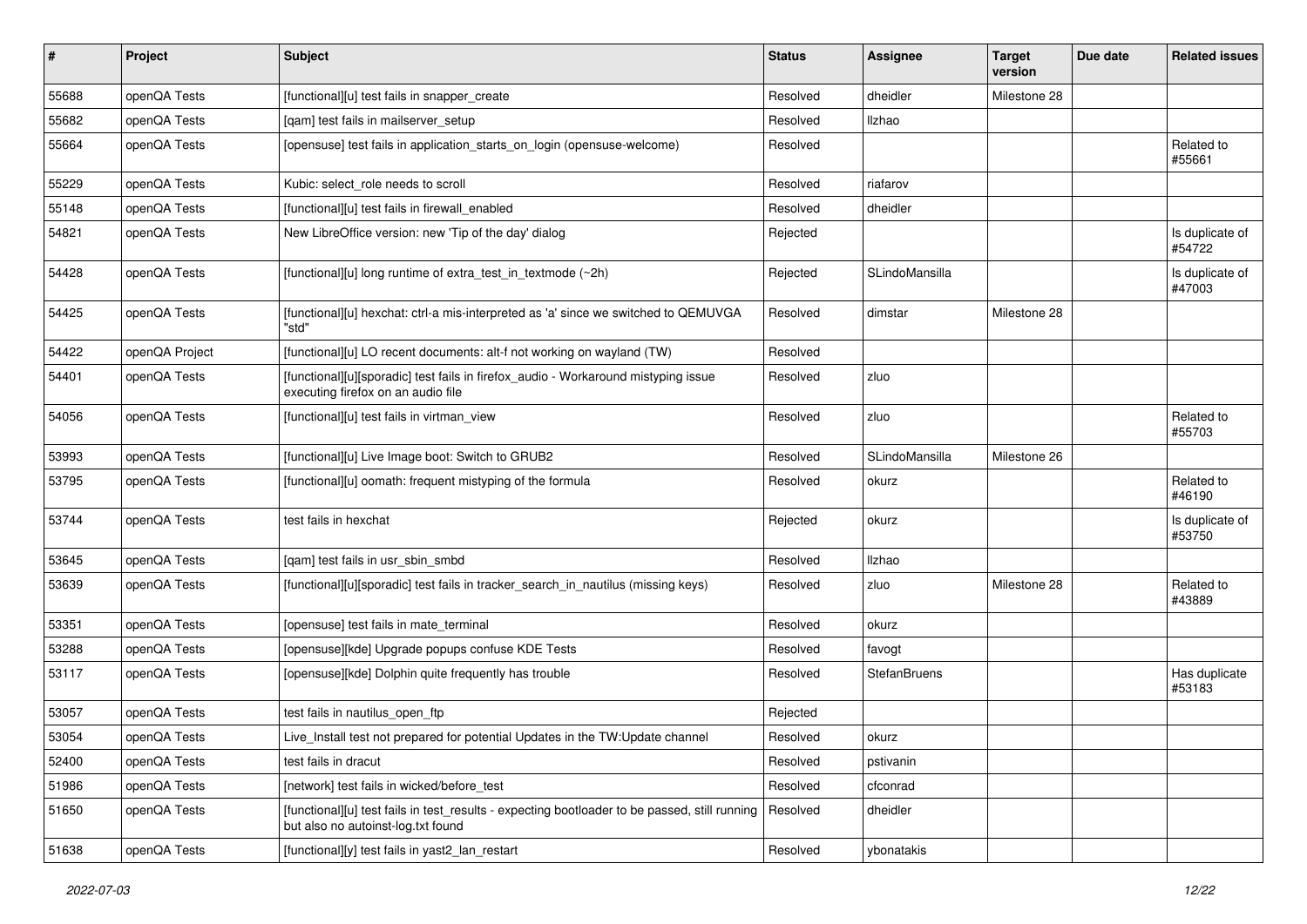| $\sharp$ | Project      | Subject                                                                                                                            | <b>Status</b> | Assignee       | <b>Target</b><br>version | Due date   | <b>Related issues</b>                                                                           |
|----------|--------------|------------------------------------------------------------------------------------------------------------------------------------|---------------|----------------|--------------------------|------------|-------------------------------------------------------------------------------------------------|
| 51635    | openQA Tests | [network] test fails in t08_setup_second_card                                                                                      | Resolved      | okurz          |                          |            | Related to<br>#52499,<br>Blocked by<br>#52559                                                   |
| 51614    | openQA Tests | [functional][u] Various failures switching to install console                                                                      | Resolved      | okurz          | Milestone 25             |            |                                                                                                 |
| 51203    | openQA Tests | [functional][u] test fails in gedit about - gedit-about: About moved to hamburger menu                                             | Resolved      | dheidler       | Milestone 25             |            |                                                                                                 |
| 51110    | openQA Tests | [functional][u] test fails in yast2 control center (fonts module dropped)                                                          | Resolved      | dimstar        |                          |            |                                                                                                 |
| 49937    | openQA Tests | [gam] [tumbleweed] [security] test fails in apache2 changehat & usr sbin smbd                                                      | Resolved      | <b>Ilzhao</b>  |                          |            |                                                                                                 |
| 49814    | openQA Tests | [opensuse] openQA test fails in gnote link note - GNOTE 3.32 - Test Adjusments                                                     | Resolved      | SLindoMansilla |                          |            |                                                                                                 |
| 49688    | openQA Tests | [functional][y] Review the yast2 i module                                                                                          | Resolved      | mloviska       |                          | 2019-04-23 |                                                                                                 |
| 49499    | openQA Tests | html5test.o.o not reachable from SUT                                                                                               | Closed        |                |                          |            |                                                                                                 |
| 49454    | openQA Tests | [functional][u][tumbleweed] openQA-bootstrap: missing perl-YAML-tiny                                                               | Resolved      | dheidler       |                          |            |                                                                                                 |
| 49409    | openQA Tests | [functional][y] test fails in yast2_firewall                                                                                       | Rejected      | riafarov       |                          |            |                                                                                                 |
| 49406    | openQA Tests | [opensuse][kde] kontact test fails in kde-sddm scenario                                                                            | Resolved      | favogt         |                          |            |                                                                                                 |
| 49187    | openQA Tests | [functional][u] test fails in php7 postgresgl (with pgsgl11)                                                                       | Resolved      | ggardet_arm    | Milestone 26             |            | Related to<br>#49652,<br>Related to<br>#49634                                                   |
| 48911    | openQA Tests | [opensuse] test fails in selinux setup                                                                                             | Resolved      | dimstar        |                          |            |                                                                                                 |
| 48899    | openQA Tests | [opensuse] kdelive/upgrade: does not handle package notifications                                                                  | Resolved      | okurz          |                          |            | Related to<br>#63346                                                                            |
| 47936    | openQA Tests | [migration] test fails in setup_zdup                                                                                               | Rejected      | tinawang123    |                          |            |                                                                                                 |
| 47933    | openQA Tests | [functional][u] test fails in vlc - unreliably closing the first_time_wizard - the RET key<br>goes to the checkbox for "send data" | Resolved      | agraul         | Milestone 24             |            | Related to<br>#47132,<br>Related to<br>#47039,<br>Related to<br>#42773,<br>Related to<br>#42674 |
| 47930    | openQA Tests | test fails in zbar - no permission to write to /dev/ttyS0                                                                          | Rejected      | okurz          |                          |            | Is duplicate of<br>#47123                                                                       |
| 46244    | openQA Tests | [functional][u][y] test configuraiton: yast2_control_center expects to be on X console                                             | Resolved      | dheidler       |                          |            |                                                                                                 |
| 46232    | openQA Tests | [functional][y] test fails in yast2_hostnames - too tight grep pattern?                                                            | Resolved      | oorlov         | Milestone 22             | 2019-01-29 | Related to<br>#48074                                                                            |
| 46196    | openQA Tests | [functional][u][tumbleweed] test fails in consoletest finish: not able to login to<br>user-console                                 | Rejected      | mgriessmeier   |                          |            |                                                                                                 |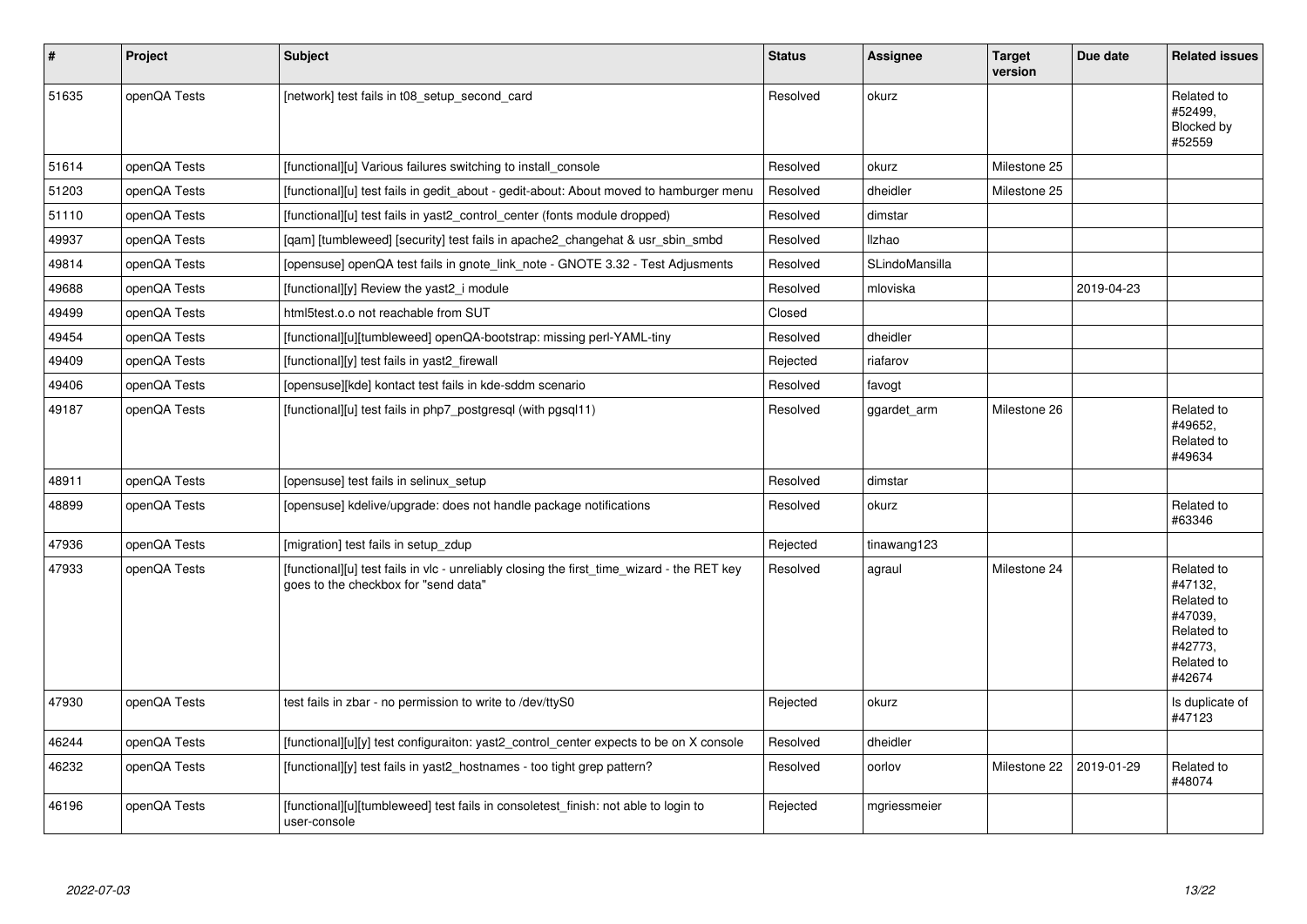| $\vert$ # | Project        | <b>Subject</b>                                                                                          | <b>Status</b> | <b>Assignee</b>     | <b>Target</b><br>version | Due date   | <b>Related issues</b>                                                                                                                                                                                        |
|-----------|----------------|---------------------------------------------------------------------------------------------------------|---------------|---------------------|--------------------------|------------|--------------------------------------------------------------------------------------------------------------------------------------------------------------------------------------------------------------|
| 46190     | openQA Tests   | [functional][u] test fails in user_settings - mistyping in Username (lowercase instead of<br>uppercase) | Resolved      | SLindoMansilla      | Milestone 30             |            | Related to<br>#45650,<br>Related to<br>#48572,<br>Related to<br>#43889,<br>Related to<br>#53795,<br>Related to<br>#60833, Has<br>duplicate<br>#57944, Has<br>duplicate<br>#58799, Has<br>duplicate<br>#58847 |
| 45920     | openQA Tests   | [sle][security] aa_enforce: apparmor 2.13.2 introduced nscd as profile name                             | Rejected      | Ilzhao              |                          |            |                                                                                                                                                                                                              |
| 45035     | openQA Tests   | [opensuse][functional][y] test fails in snapper_used_space (btrfsprogs updated to 4.19)                 | Resolved      | <b>JERiveraMoya</b> | Milestone 22             | 2019-01-15 |                                                                                                                                                                                                              |
| 44693     | openQA Project | Caching issue on new snapshots synced to o3 - no cache minion workers available                         | Resolved      | okurz               |                          |            | Related to<br>#44105                                                                                                                                                                                         |
| 44162     | openQA Project | Various tests stayed 'running' for $\sim$ 4 hours or longer                                             | Resolved      | okurz               |                          |            | Related to<br>#44105                                                                                                                                                                                         |
| 44024     | openQA Tests   | [functional][y] test fails in partitioning_firstdisk                                                    | Resolved      | <b>JERiveraMoya</b> | Milestone 21             | 2018-12-04 |                                                                                                                                                                                                              |
| 43871     | openQA Tests   | [functional][y] Yast-Installer: new dialog for online repos                                             | Rejected      | riafarov            | Milestone 20             |            | Is duplicate of<br>#43835                                                                                                                                                                                    |
| 43778     | openQA Tests   | [opensuse][functional][u] test fails in boot_encrypt                                                    | Rejected      | dimstar             | Milestone 25             |            | Related to<br>#53339                                                                                                                                                                                         |
| 43766     | openQA Tests   | New wicked_basic_* tests don't pass on TW                                                               | Resolved      | asmorodskyi         |                          |            |                                                                                                                                                                                                              |
| 43703     | openQA Tests   | [functional][u] openssh: test needs to use key-based login for root                                     | Resolved      | dheidler            | Milestone 22             |            | Related to<br>#44399,<br>Related to<br>#45053,<br>Copied to<br>#44147                                                                                                                                        |
| 43664     | openQA Tests   | [functional][y][fast] Can't locate object method "new" via package "yast_virtualization"                | Resolved      | mloviska            | Milestone 20             | 2018-11-20 |                                                                                                                                                                                                              |
| 43418     | openQA Tests   | [functional][y] test fails in snapper_create - unable to determine snapshot id column                   | Resolved      | dheidler            | Milestone 21             |            | Has duplicate<br>#43364                                                                                                                                                                                      |
| 43334     | openQA Tests   | [functional][y] test fails to create new partition table on TW                                          | Resolved      | riafarov            | Milestone 21             | 2018-11-20 |                                                                                                                                                                                                              |
| 42635     | openQA Tests   | [functional][y] test fails in upgrade_snapshots - snapper output format changed                         | Resolved      | <b>JERiveraMoya</b> | Milestone 20             | 2018-11-06 | Related to<br>#38336,<br>Related to<br>#42638                                                                                                                                                                |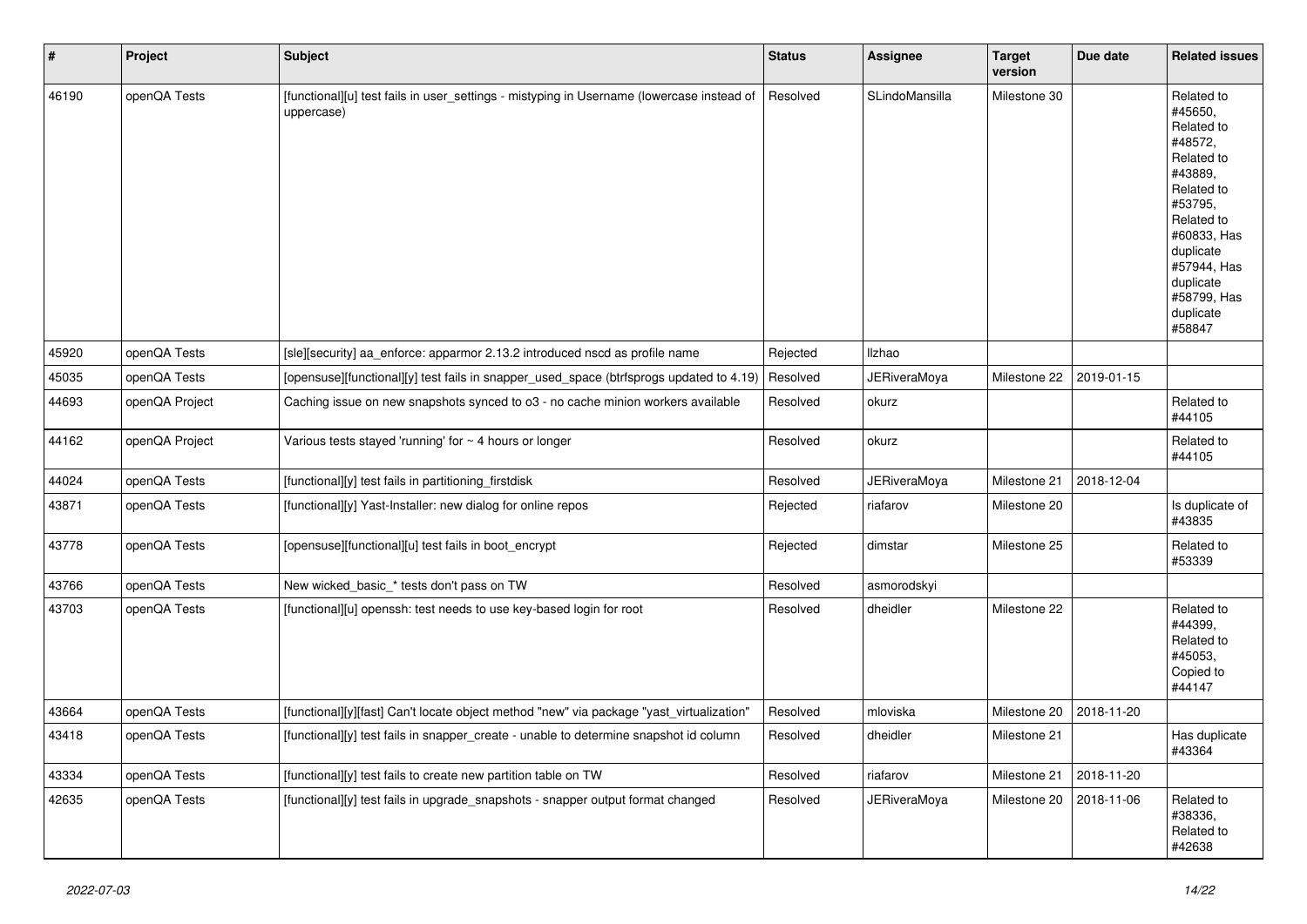| $\vert$ # | Project      | <b>Subject</b>                                                                                                                          | <b>Status</b> | Assignee          | <b>Target</b><br>version | Due date   | <b>Related issues</b>                                                                           |
|-----------|--------------|-----------------------------------------------------------------------------------------------------------------------------------------|---------------|-------------------|--------------------------|------------|-------------------------------------------------------------------------------------------------|
| 42602     | openQA Tests | [functional][u] Google Chrome 70 - New screen 'Web browsing with Google smarts'                                                         | Resolved      | dimstar           | Milestone 21             |            |                                                                                                 |
| 42020     | openQA Tests | test fails in overlayfs                                                                                                                 | Resolved      | <b>RBrownSUSE</b> |                          |            |                                                                                                 |
| 40640     | openQA Tests | [functional][u] MinimalX newly uses lightdm, no longer xdm                                                                              | Resolved      | zluo              | Milestone 19             | 2018-09-25 |                                                                                                 |
| 40409     | openQA Tests | [functional][fast][u] test fails in keyboard_layout_gnome                                                                               | Resolved      | nicksinger        |                          | 2018-09-11 |                                                                                                 |
| 40385     | openQA Tests | [functional][y][opensuse] test fails in await install on Live install                                                                   | Rejected      | riafarov          | future                   |            | Is duplicate of<br>#40799                                                                       |
| 40286     | openQA Tests | [functional][y][opensuse] kdump_and_crash: the repo-name to refresh does not match                                                      | Resolved      | riafarov          | Milestone 19             | 2018-09-25 | Related to<br>#17436                                                                            |
| 40049     | openQA Tests | [functional][y] test fails in yast2_network_setup - need better logging w/o network to<br>create product issue                          | Resolved      | riafarov          | Milestone 19             | 2018-09-25 | Related to<br>#41429                                                                            |
| 39821     | openQA Tests | [opensuse] test fails in docker image rpm                                                                                               | Rejected      | favogt            |                          |            |                                                                                                 |
| 39320     | openQA Tests | [kubic] filesystem_ro test needs adjustment for skelcd changes                                                                          | In Progress   |                   |                          |            |                                                                                                 |
| 39077     | openQA Tests | Changed boot order results in @USB tests not to boot                                                                                    | Rejected      |                   |                          |            |                                                                                                 |
| 38975     | openQA Tests | I/O error writing out to serial port                                                                                                    | Rejected      | okurz             |                          |            |                                                                                                 |
| 38972     | openQA Tests | Two consegutive select console ('root-console') fail                                                                                    | Rejected      | okurz             |                          |            |                                                                                                 |
| 38963     | openQA Tests | [functional][y][fast] gemu backend rewrite: upgrade not possible anymore in many<br>scenarios                                           | Resolved      | riafarov          | Milestone 18             |            | Related to<br>#38813                                                                            |
| 38810     | openQA Tests | [functional][y][sporadic] test fails in yast2_http (openqa.opensuse.org not reachable /<br>timeout on package installation / unstable?) | Resolved      | mloviska          | Milestone 18             | 2018-08-28 |                                                                                                 |
| 38468     | openQA Tests | [functional] test fails in mysql srv                                                                                                    | Resolved      | riafarov          |                          | 2018-07-31 |                                                                                                 |
| 38174     | openQA Tests | test fails in mediacheck                                                                                                                | Resolved      |                   |                          |            |                                                                                                 |
| 38114     | openQA Tests | [functional][u] GnuCash does not close on LXDE                                                                                          | Resolved      | okurz             | Milestone 18             |            | Related to<br>#35685.<br>Related to<br>#35604.<br>Related to<br>#34717,<br>Related to<br>#38387 |
| 38057     | openQA Tests | gnucash 3.2 does not ask to save when nothing happened                                                                                  | Resolved      | okurz             |                          |            | Related to<br>#38387                                                                            |
| 38048     | openQA Tests | Kubic: Adaption needed for control changes (no more partitioning)                                                                       | Resolved      | RBrownSUSE        |                          |            |                                                                                                 |
| 36469     | openQA Tests | [opensuse][migration] Tumbleweed: Test upgrade path Leap 15.0 -> Tumbleweed                                                             | Resolved      | leli              |                          |            | Related to<br>#46868.<br>Related to<br>#51824                                                   |
| 36363     | openQA Tests | [functional][y] test fails in partitioning_firstdisk of "external_iso"                                                                  | Resolved      | mloviska          | Milestone 16             | 2018-06-05 |                                                                                                 |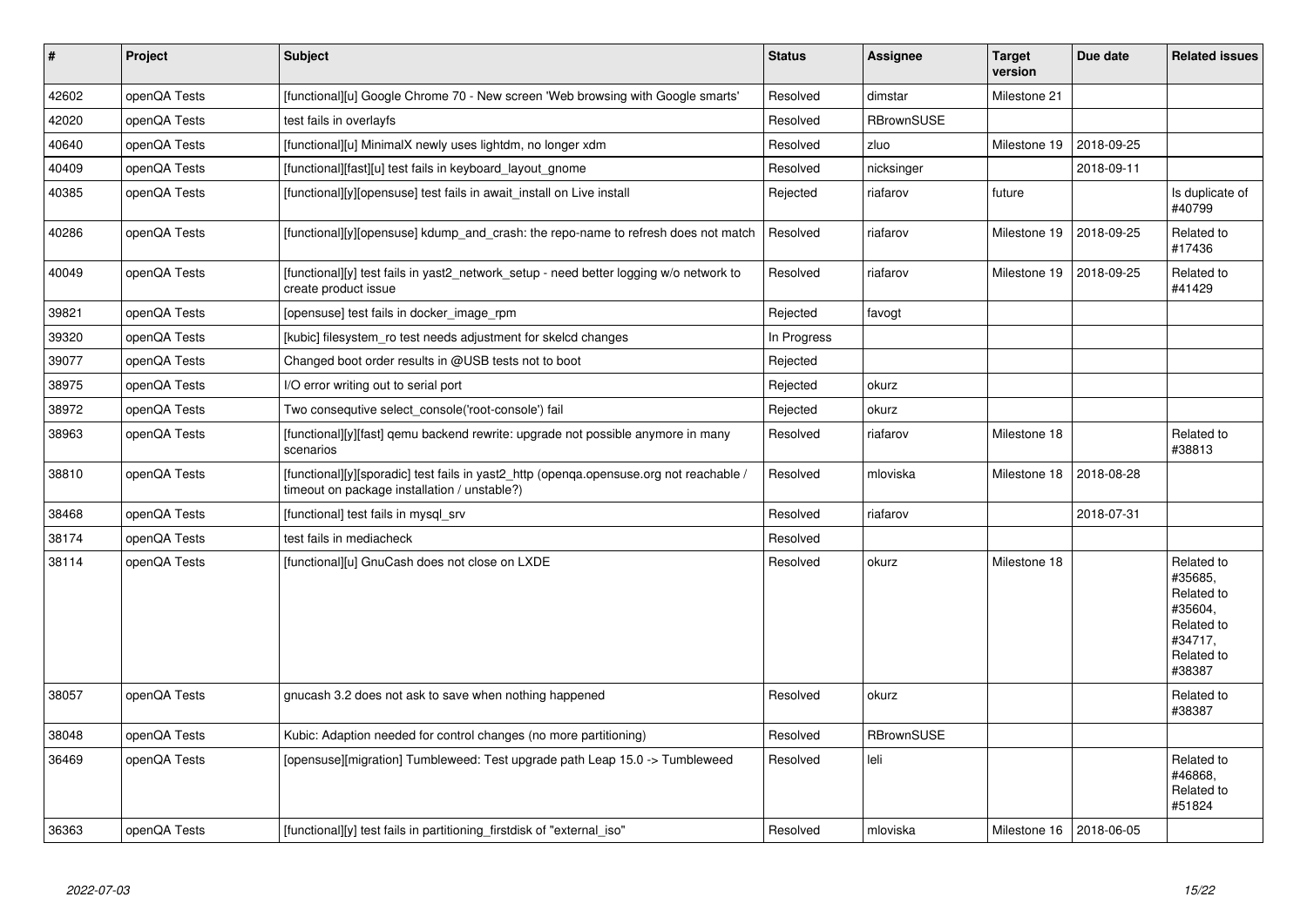| #     | Project      | <b>Subject</b>                                                                                                              | <b>Status</b> | Assignee            | <b>Target</b><br>version | Due date   | <b>Related issues</b>                                                     |
|-------|--------------|-----------------------------------------------------------------------------------------------------------------------------|---------------|---------------------|--------------------------|------------|---------------------------------------------------------------------------|
| 36333 | openQA Tests | [opensuse][y][medium] Invalid repositories - failing kate install                                                           | Resolved      | <b>JERiveraMoya</b> | Milestone 16             | 2018-06-05 | Related to<br>#32038,<br>Copied to<br>#36829                              |
| 36231 | openQA Tests | [microos] Kubic tests: repos pointing to download.opensuse.org                                                              | Rejected      |                     |                          |            |                                                                           |
| 35706 | openQA Tests | [functional][y] partitioning splitusr need to process warning message                                                       | Resolved      | mloviska            | Milestone 17             | 2018-06-05 |                                                                           |
| 35482 | openQA Tests | Kubic: timezone is no longer fixed on UTC                                                                                   | Rejected      | mkravec             |                          |            |                                                                           |
| 34432 | openQA Tests | transactional_host_install_only non functional                                                                              | Resolved      | <b>RBrownSUSE</b>   |                          |            |                                                                           |
| 34405 | openQA Tests | [functional][y][bsc#1083398][medium] yast_virtualization needs to catch up                                                  | Resolved      | JERiveraMoya        | Milestone 16             | 2018-06-05 | Has duplicate<br>#34720                                                   |
| 34381 | openQA Tests | [functional][opensuse][u][fast] live_installation: 'full screen' often not happening                                        | Resolved      | oorlov              | Milestone 17             | 2018-05-08 |                                                                           |
| 34372 | openQA Tests | [functional][u][fast]wine test seems incomplete                                                                             | Resolved      | okurz               | Milestone 15             | 2018-04-10 |                                                                           |
| 34360 | openQA Tests | [functional][fast][y][easy] zypper_info causes some more fallouts                                                           | Resolved      | riafarov            |                          | 2018-04-10 |                                                                           |
| 34123 | openQA Tests | [kernel]wicked_basic: invalid bash syntax                                                                                   | Resolved      | asmorodskyi         | Done                     |            |                                                                           |
| 34015 | openQA Tests | [functional][y][easy] yast2/vnc doesn't have rules for firewalld -> workaround for<br>bsc#1088647                           | Resolved      | JERiveraMoya        | Milestone 16             | 2018-05-08 | Related to<br>#30106.<br>Related to<br>#31375                             |
| 34009 | openQA Tests | Failure in yast2_samba: yast2 auth-server no longer exists                                                                  | Rejected      | okurz               |                          |            | Is duplicate of<br>#27457                                                 |
| 33523 | openQA Tests | [functional][wayland][opensuse][medium][u]VLC on Plasma/Wayland: input not<br>finished before pressing 'play'               | Resolved      | zluo                | Milestone 17             | 2018-06-19 | Related to<br>#30808,<br>Related to<br>#16516, Has<br>duplicate<br>#36039 |
| 33520 | openQA Tests | [functional][y][yast][easy]yast2_snapper_ncurses: no available needles                                                      | Resolved      | mitiao              | Milestone 15             | 2018-04-10 | Related to<br>#31753                                                      |
| 33517 | openQA Tests | [functional][y][yast][sporadic][medium] yast2_control_center: possible conflict with<br>PackageKit doing background refresh | Resolved      | cwh                 | Milestone 16             | 2018-05-08 |                                                                           |
| 33508 | openQA Tests | [functional][opensuse][investigation][u][easy] zdup 13.1->TW seems to result in<br>problem with PackageKit                  | Resolved      | dheidler            | Milestone 15             | 2018-04-10 |                                                                           |
| 33049 | openQA Tests | [opensuse][u][functional] 42.2 upgrade: out of disk space                                                                   | Resolved      | okurz               | Milestone 17             | 2018-07-03 |                                                                           |
| 33019 | openQA Tests | [opensuse][functional][sporadic][u][medium] Frequent fails in firefox_audio, firefox not<br>started                         | Resolved      | jorauch             | Milestone 16             | 2018-05-22 | Related to<br>#34471                                                      |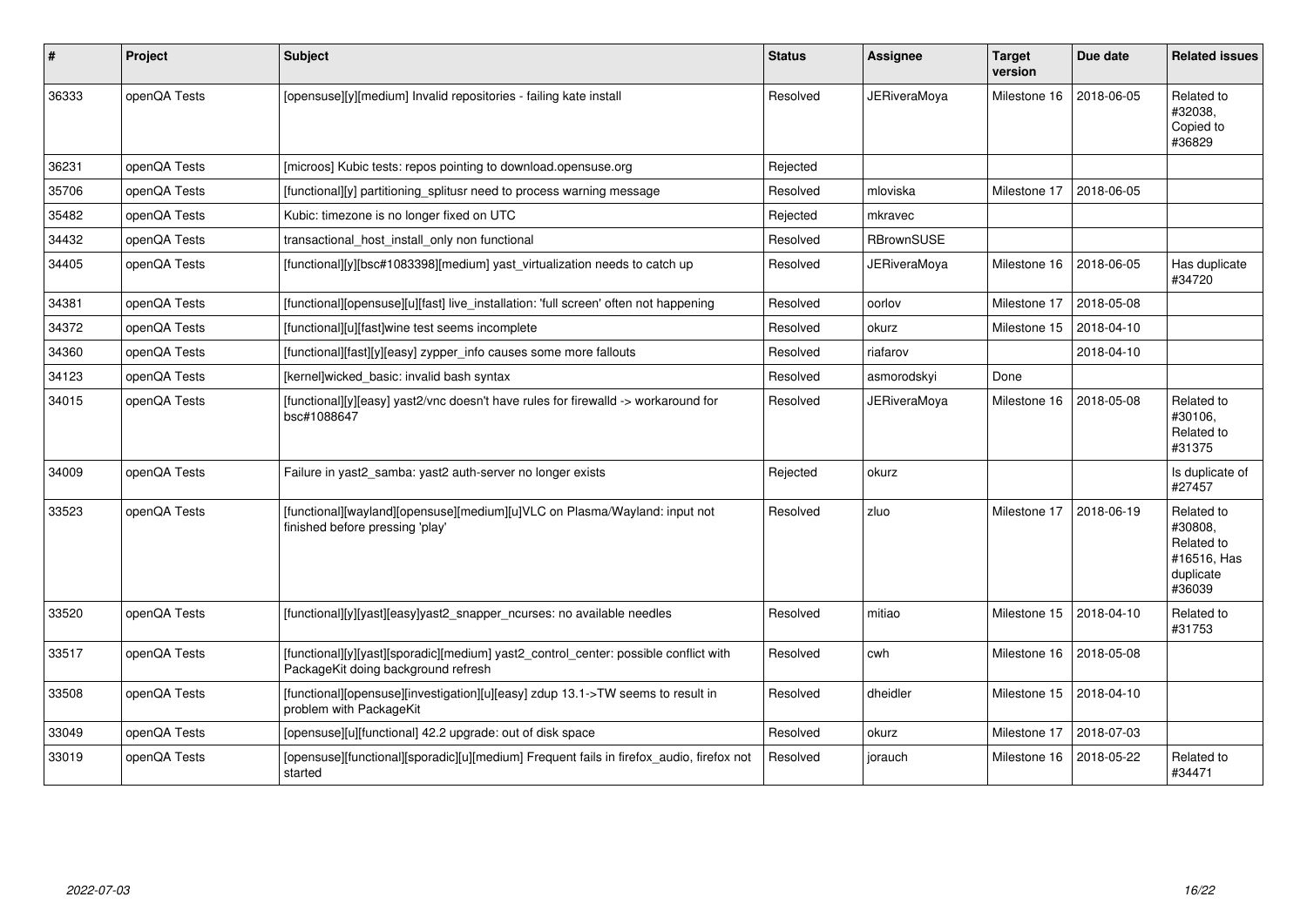| #     | Project      | <b>Subject</b>                                                                                                         | <b>Status</b> | <b>Assignee</b>   | <b>Target</b><br>version | Due date   | <b>Related issues</b>                                                                           |
|-------|--------------|------------------------------------------------------------------------------------------------------------------------|---------------|-------------------|--------------------------|------------|-------------------------------------------------------------------------------------------------|
| 32614 | openQA Tests | [opensuse][functional][u][systemd] systemd_testsuite fails, as it does not cope with the<br>split of systemd-container | Resolved      | SLindoMansilla    | Milestone 15             | 2018-04-24 | Related to<br>#34996.<br>Related to<br>#35035,<br>Related to<br>#35080,<br>Related to<br>#35143 |
| 32596 | openQA Tests | [functional]systemd networkd_init verifies presence of /var/lib/machines?                                              | Resolved      | dheidler          | Milestone 14             |            |                                                                                                 |
| 32332 | openQA Tests | [opensuse][functional][y][fast] repo bleed affecting gnuhealth installation                                            | Resolved      | riafarov          | Milestone 16             | 2018-04-10 |                                                                                                 |
| 32326 | openQA Tests | zypper moo: expected output no longer matches reality                                                                  | Rejected      |                   |                          |            | Is duplicate of<br>#32302                                                                       |
| 31951 | openQA Tests | [kubic] Spectre V2 : LFENCE not serializing. Switching to generic retpoline                                            | <b>New</b>    | RBrownSUSE        |                          |            |                                                                                                 |
| 31948 | openQA Tests | kubic: transactional update tests fail                                                                                 | Resolved      | mkravec           |                          |            |                                                                                                 |
| 31921 | openQA Tests | [kernel][network]Wicked fails the newly added dhcp test on o3                                                          | Rejected      |                   | Milestone 15             |            | Related to<br>#30892,<br>Related to<br>#31852                                                   |
| 31720 | openQA Tests | [functional][opensuse][fast][easy] Live images fail to shut down                                                       | Resolved      | riafarov          | Milestone 14             | 2018-02-27 | Related to<br>#31480                                                                            |
| 31480 | openQA Tests | [functional][fast]KDE Live / install: fails to initiate reboot                                                         | Resolved      | okurz             | Milestone 14             | 2018-02-13 | Related to<br>#31720                                                                            |
| 31312 | openQA Tests | test fails in filesystem_ro                                                                                            | Resolved      | mkravec           |                          |            |                                                                                                 |
| 31246 | openQA Tests | [functional][u][bsc#1085145]test fails in sssd: use of deprecated python-pam                                           | Resolved      | okurz             | Milestone 15             | 2018-04-24 | Related to<br>#43586, Blocks<br>#33082                                                          |
| 31024 | openQA Tests | [tw] yast2_ntpclient: wrong shortcut pressed to toggle without_daemon                                                  | Rejected      |                   |                          |            |                                                                                                 |
| 31021 | openQA Tests | test fails in yast2_dns_server - invalid bash syntax [rpduced                                                          | Resolved      | dimstar           |                          |            |                                                                                                 |
| 30817 | openQA Tests | sshd fails to enable/disable/configure firewall                                                                        | Rejected      | okurz             |                          |            | Is duplicate of<br>#28726                                                                       |
| 30628 | openQA Tests | [kubic][caasp]kubic/libstorage-ng adjustments needed                                                                   | Resolved      | <b>RBrownSUSE</b> |                          |            |                                                                                                 |
| 30559 | openQA Tests | [tw] yast2_partitioner post storage-ng: no warning?                                                                    | Resolved      | riafarov          |                          |            |                                                                                                 |
| 30556 | openQA Tests | [tw] yast2 ntp needs new shortcut handling                                                                             | Closed        |                   |                          |            |                                                                                                 |
| 30547 | openQA Tests | [functional][opensuse][yast] test fails in yast2_proxy                                                                 | Rejected      | riafarov          | Milestone 15             | 2018-04-10 | Is duplicate of<br>#28803                                                                       |
| 30544 | openQA Tests | [tw]yast2_gui/partitioner missed needles                                                                               | Resolved      | riafarov          |                          |            |                                                                                                 |
| 30541 | openQA Tests | [tw][easy] test fails in partitioning_raid (lvm+raid)                                                                  | Resolved      | riafarov          |                          |            |                                                                                                 |
| 30511 | openQA Tests | [TW] NET installer needs more than 1GB of RAM to succeed                                                               | Resolved      | dimstar           |                          |            |                                                                                                 |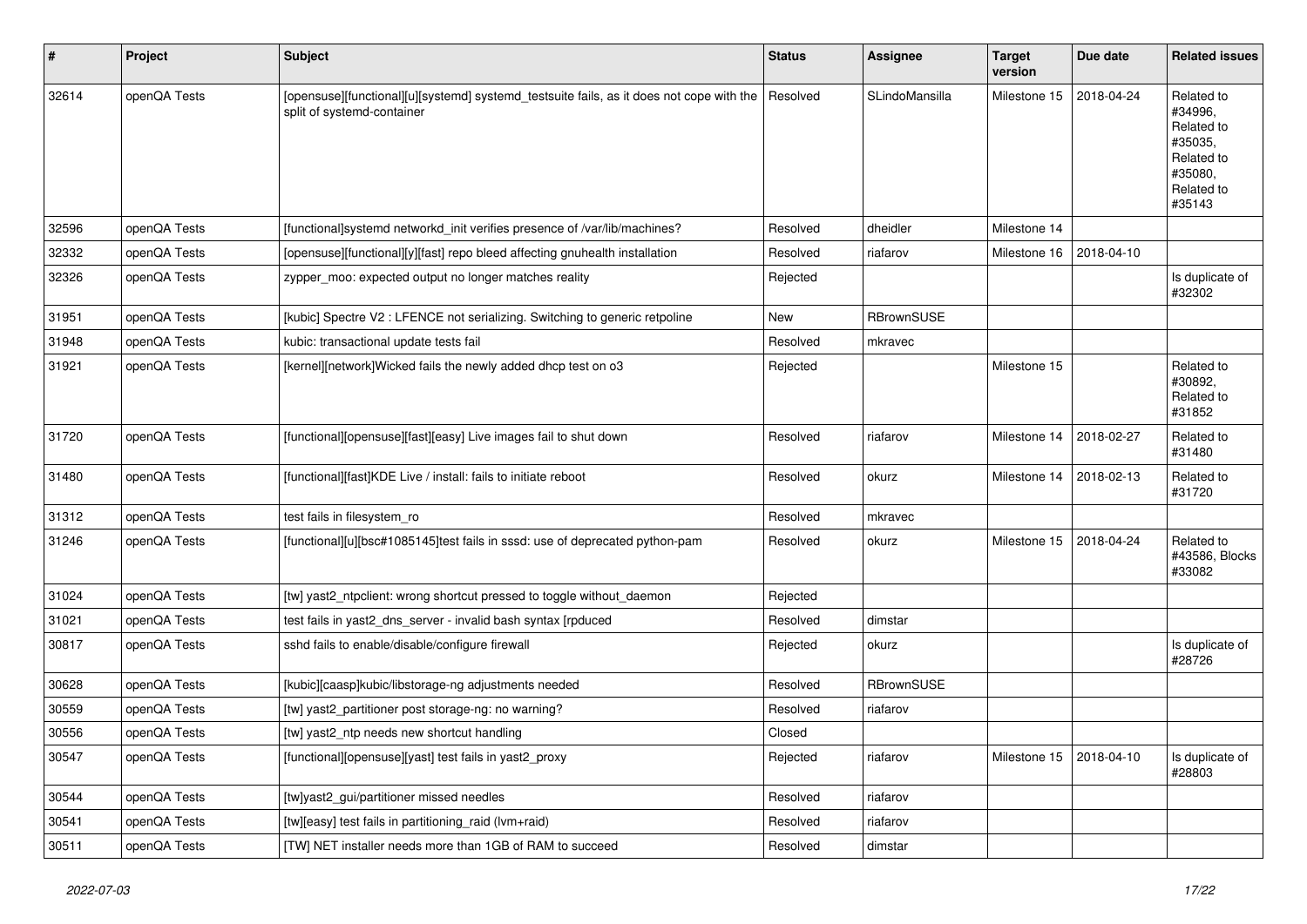| $\vert$ # | Project        | <b>Subject</b>                                                                                                                 | <b>Status</b> | <b>Assignee</b>     | <b>Target</b><br>version | Due date   | <b>Related issues</b>                         |
|-----------|----------------|--------------------------------------------------------------------------------------------------------------------------------|---------------|---------------------|--------------------------|------------|-----------------------------------------------|
| 30385     | openQA Tests   | [opensuse][migration]TW/zdup: version_switch_upgrade_target fails, as variables are<br>not prepared                            | Rejected      | tinawang123         |                          |            | Related to<br>#46868                          |
| 30352     | openQA Project | Disk upload failures                                                                                                           | Resolved      |                     |                          |            | Related to<br>#19544,<br>Related to<br>#17788 |
| 28803     | openQA Tests   | [opensuse][functional][y][yast][tw]yast2_proxy failure                                                                         | Resolved      | okurz               | Milestone 15             | 2018-03-27 | Has duplicate<br>#30547                       |
| 28757     | openQA Tests   | [functional][sporadic][easy]mediacheck: fails to move selection                                                                | Resolved      |                     | Milestone 12             |            |                                               |
| 28657     | openQA Tests   | [functional]Amarok rather frequently fails test                                                                                | Resolved      | zluo                | Milestone 12             | 2018-01-16 | Related to<br>#25894                          |
| 27774     | openQA Tests   | [tw] Evolution Test 'sometimes' fails to close evolution                                                                       | Resolved      |                     |                          |            |                                               |
| 27199     | openQA Tests   | [tw] Upgrade tests from 12.x to TW - out of disk space                                                                         | Resolved      |                     |                          |            |                                               |
| 27142     | openQA Tests   | [tw] wicked_1.pm not found                                                                                                     | Resolved      | asmorodskyi         |                          |            |                                               |
| 27050     | openQA Tests   | [tw][functional][u] New test: show manpage of journalctl                                                                       | Resolved      | SLindoMansilla      | Milestone<br>$21+$       |            |                                               |
| 27038     | openQA Tests   | Kubic: Tumbleweed is an invalid version                                                                                        | Resolved      | mkravec             |                          |            |                                               |
| 26986     | openQA Tests   | AutoYast opensuse minimal waiting for confirmation                                                                             | Resolved      | riafarov            |                          |            |                                               |
| 26978     | openQA Tests   | autoyast/gnome installation stuck on grub                                                                                      | Resolved      | <b>JERiveraMoya</b> | Milestone 11             | 2017-11-08 | Related to<br>#25658                          |
| 26972     | openQA Tests   | [functional][sporadic][medium]user_gui_login/gdm: no mouse, resulting in no<br>mouse-over user selection                       | Resolved      | qkzhu               | Milestone 13             | 2018-01-02 | Copied from<br>#26970                         |
| 26970     | openQA Tests   | [functional]user_gui_login/sddm: password frequently mistyped                                                                  | Resolved      | dimstar             | Milestone 12             |            | Copied to<br>#26972                           |
| 26898     | openQA Tests   | [sle][functional][opensuse]boot_to_snapshot: test fails in first_boot                                                          | Resolved      | zluo                |                          |            | Related to<br>#25658                          |
| 26380     | openQA Tests   | updates_packagekit_gpk often times out                                                                                         | Closed        |                     |                          |            |                                               |
| 26104     | openQA Tests   | test fails in yast2_lang                                                                                                       | Resolved      | riafarov            |                          |            | Related to<br>#25634,<br>Related to<br>#27004 |
| 26092     | openQA Tests   | [functional][tw][u][medium]new test for npapi plugins using epiphany (was: firefox_java<br>no longer applicable on Tumbleweed) | Rejected      |                     | future                   |            |                                               |
| 25908     | openQA Tests   | mysql_odbc can't work on i586                                                                                                  | Resolved      | emiura              |                          |            |                                               |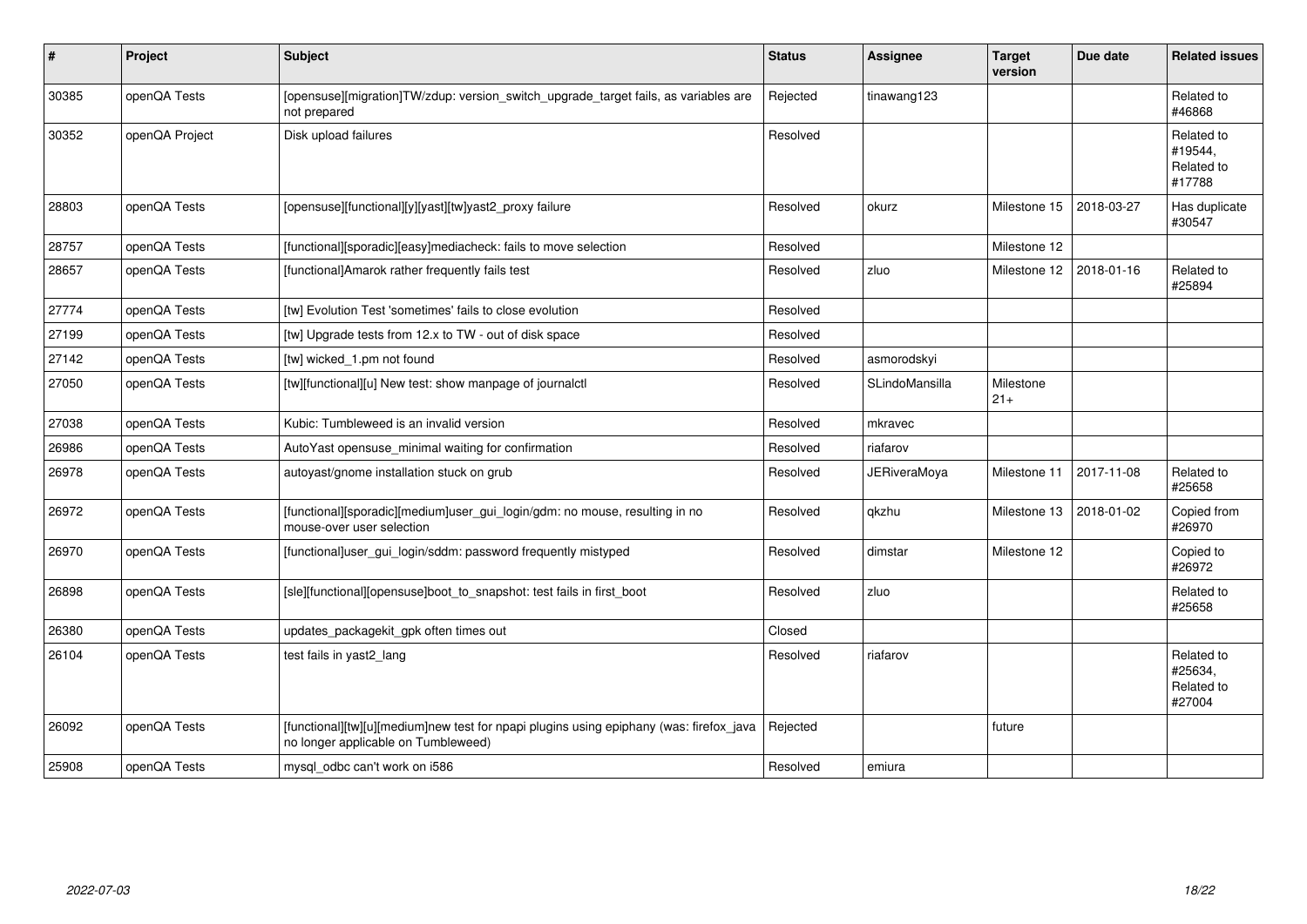| $\sharp$ | Project                            | <b>Subject</b>                                                                                                     | <b>Status</b> | <b>Assignee</b>   | <b>Target</b><br>version | Due date   | <b>Related issues</b>                                                  |
|----------|------------------------------------|--------------------------------------------------------------------------------------------------------------------|---------------|-------------------|--------------------------|------------|------------------------------------------------------------------------|
| 25894    | openQA Tests                       | [sle][functional][opensuse]Mistyping in openQA again? - in kde                                                     | Resolved      | okurz             | Milestone 12             |            | Related to<br>#26852,<br>Related to<br>#28657,<br>Related to<br>#35641 |
| 25876    | openQA Tests                       | test fails in gnucash                                                                                              | Resolved      | okurz             |                          |            |                                                                        |
| 25654    | openQA Tests                       | firefox audio: address frequently mistyped                                                                         | Resolved      | okurz             |                          |            |                                                                        |
| 25576    | openQA Tests                       | [tw]test fails in kdump_and_crash (reboot not happening)                                                           | New           |                   |                          |            |                                                                        |
| 25446    | openQA Tests                       | [sle][functional][gnome]multi_user_dm needs adaptation                                                             | Resolved      | riafarov          |                          | 2017-10-25 | Related to<br>#25726                                                   |
| 25444    | openQA Tests                       | [opensuse]firefox_java: define needles for 'firefox_clean'                                                         | Closed        | vsvecova          |                          |            |                                                                        |
| 25404    | openQA Tests                       | [opensuse][o3]openQA's failure rate on typing commands increased again                                             | Resolved      | SLindoMansilla    |                          |            |                                                                        |
| 23446    | openQA Tests                       | [tw] gnome-control-center test needs update for 3.26                                                               | Resolved      | dimstar           |                          |            |                                                                        |
| 20422    | openQA Tests                       | new test: clone_system fails in boot_to_desktop                                                                    | Rejected      | okurz             |                          |            | Is duplicate of<br>#19808                                              |
| 20420    | openSUSE Release<br><b>Process</b> | Delete requests need to be handled better                                                                          | Resolved      | mlin7442          |                          |            |                                                                        |
| 20190    | openQA Tests                       | [tumbleweed] enlightenment_first_start does no longer show 'language' selection                                    | Resolved      | SLindoMansilla    |                          |            |                                                                        |
| 19854    | openQA Tests                       | [regression][tw] minimalx-image fails to shut down                                                                 | Resolved      | michalnowak       |                          |            |                                                                        |
| 19672    | openQA Project                     | GRU may delete assets while jobs are registered                                                                    | Resolved      | coolo             | Done                     |            | Related to<br>#28328,<br>Related to<br>#45041,<br>Related to<br>#64544 |
| 19504    | openQA Tests                       | [opensuse][kubic]openSUSE Kubic needs to be setup for testing                                                      | Resolved      | <b>RBrownSUSE</b> |                          |            |                                                                        |
| 19446    | openQA Tests                       | [tw] test fails in snapper_cleanup since SNAPPER_NODBUS was set to 1                                               | Resolved      | michalnowak       |                          |            | Related to<br>#19804                                                   |
| 19380    | openQA Tests                       | [opensuse][tw]test fails in btrfs_qgroups trying to list partitions, timing out after 90<br>seconds -> acceptable? | Rejected      | okurz             |                          |            | Related to<br>#19056                                                   |
| 19226    | openQA Project                     | [regression] script run dies                                                                                       | Resolved      | okurz             |                          |            | Related to<br>#19224                                                   |
| 18996    | openQA Tests                       | test fails in setup_zdup (all zdup tests apparently)                                                               | Resolved      | okurz             |                          |            | Related to<br>#18964                                                   |
| 18984    | openQA Tests                       | test fails in java - java-1 9 0 was renamed to java-9* (currently -9-internal)                                     | Resolved      | riafarov          |                          |            |                                                                        |
| 18940    | openQA Tests                       | [opensuse][migration]low disk space warnings on upgrade test from 13.1 to<br>Tumbleweed                            | Resolved      | okurz             |                          |            | Related to<br>#16016                                                   |
| 18858    | openQA Tests                       | test fails in installer_desktopselection                                                                           | Resolved      | mlin7442          |                          |            |                                                                        |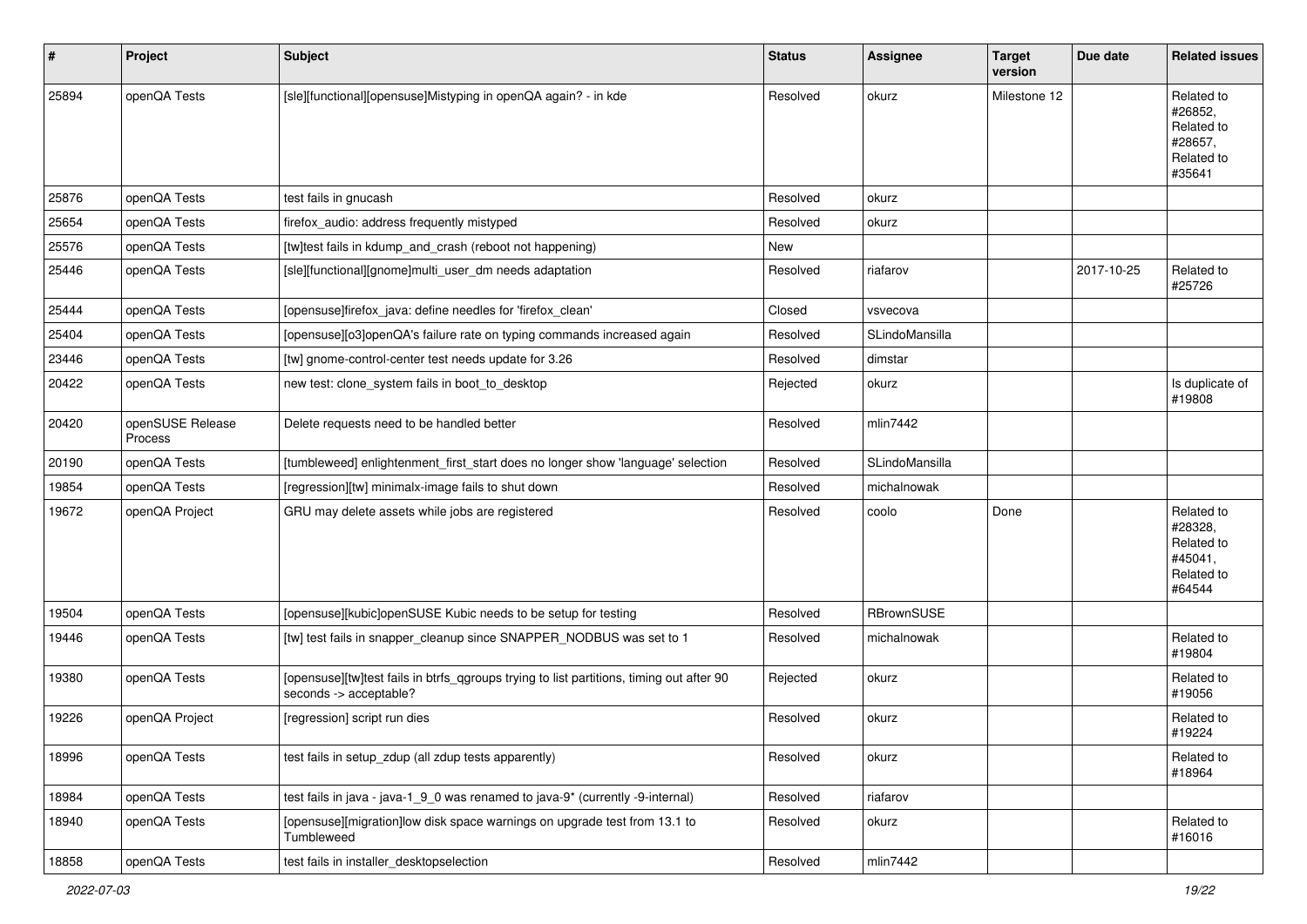| #     | Project                     | <b>Subject</b>                                                                                                                           | <b>Status</b> | Assignee    | <b>Target</b><br>version | Due date   | <b>Related issues</b>                                                  |
|-------|-----------------------------|------------------------------------------------------------------------------------------------------------------------------------------|---------------|-------------|--------------------------|------------|------------------------------------------------------------------------|
| 18824 | openQA Tests                | [opensuse]test fails in yast2_dns_server on dialog "saving configuration failed"                                                         | Resolved      | okurz       |                          |            |                                                                        |
| 18730 | openQA Project              | opengaworker1 is causing weird test failures                                                                                             | Rejected      |             |                          |            | Related to<br>#17574                                                   |
| 18650 | openSUSE Release<br>Process | Improve throughput for packages with .changes entries only (e.g. added bug refs)                                                         | Rejected      |             |                          |            |                                                                        |
| 17934 | openQA Tests                | Live installer: fix installation, fails due to different shortkeys for next button                                                       | Resolved      | riafarov    |                          |            |                                                                        |
| 17932 | openQA Tests                | [opensuse][tools] windows-10 dualboot tests fail to grab the win10 disk image                                                            | Resolved      | szarate     | Milestone 6              |            | Has duplicate<br>#18042                                                |
| 17930 | openQA Tests                | test fails in installation_overview - desktop selection does not work for lxde/xfce (and<br>anything non gnome/kde/minimalx/textmode)    | Resolved      | mlin7442    |                          |            |                                                                        |
| 17928 | openQA Tests                | test fails in installation for autoyast_reinstall_gnome@64bit to download a file from<br>openQA itself (404) while file should be there  | Rejected      |             |                          |            | Is duplicate of<br>#17812                                              |
| 17926 | openQA Tests                | [tools]Tumbleweed upgrade tests have download.o.o repos enabled                                                                          | Rejected      |             |                          |            | Related to<br>#18070, Is<br>duplicate of<br>#17436, Blocks<br>#12280   |
| 17780 | openSUSE admin              | Change mirror registration for LeaseWeb                                                                                                  | Resolved      | maxmaher    |                          |            |                                                                        |
| 17746 | Staging project workflow    | delete requests: impact is not properly analysed and presented                                                                           | Resolved      |             |                          |            |                                                                        |
| 17688 | Staging project workflow    | Delete request impact /snapshot repository too                                                                                           | <b>New</b>    |             |                          |            |                                                                        |
| 17612 | openQA Tests                | test fails in livecd_network_settings                                                                                                    | Resolved      | favogt      |                          | 2017-03-13 |                                                                        |
| 17424 | Staging project workflow    | Delete requests can wrongly end up in adi stagings                                                                                       | <b>New</b>    |             |                          |            |                                                                        |
| 17422 | Staging project workflow    | Staging accept fails on delete requests of pkg with > 1 spec file                                                                        | New           |             |                          |            |                                                                        |
| 17212 | openQA Tests                | test fails in textinfo on trying to tar changing files                                                                                   | Resolved      | okurz       |                          |            |                                                                        |
| 16520 | openQA Tests                | [qam][opensuse][sle][functional] enhance logging and debugging in case of failed<br>shutdown, e.g. press 'esc' on plymouth splash screen | Resolved      | nicksinger  | Milestone 11             | 2017-11-08 | Related to<br>#14068                                                   |
| 16254 | openQA Tests                | A new test "snapper_cleanup" was enabled for openSUSE - and fails                                                                        | Resolved      | asmorodskyi |                          |            |                                                                        |
| 16122 | openQA Tests                | [qe-core][functional][epic] Idea: a test / API that verifies that package X does not pull in<br>(direct or indirect) package Y           | <b>New</b>    |             | Milestone 31             |            | Related to<br>#67456                                                   |
| 16102 | openSUSE Release<br>Process | idea: assist OBS with the aggregates in Ring0                                                                                            | <b>New</b>    | mlin7442    |                          |            |                                                                        |
| 15496 | openQA Project              | qemu - vga qlx support                                                                                                                   | Resolved      |             |                          |            | Related to<br>#21786,<br>Related to<br>#27062,<br>Related to<br>#53339 |
| 15448 | openSUSE Release<br>Process | Hole in ths staging process: issues can be missed                                                                                        | Resolved      | mlin7442    |                          |            |                                                                        |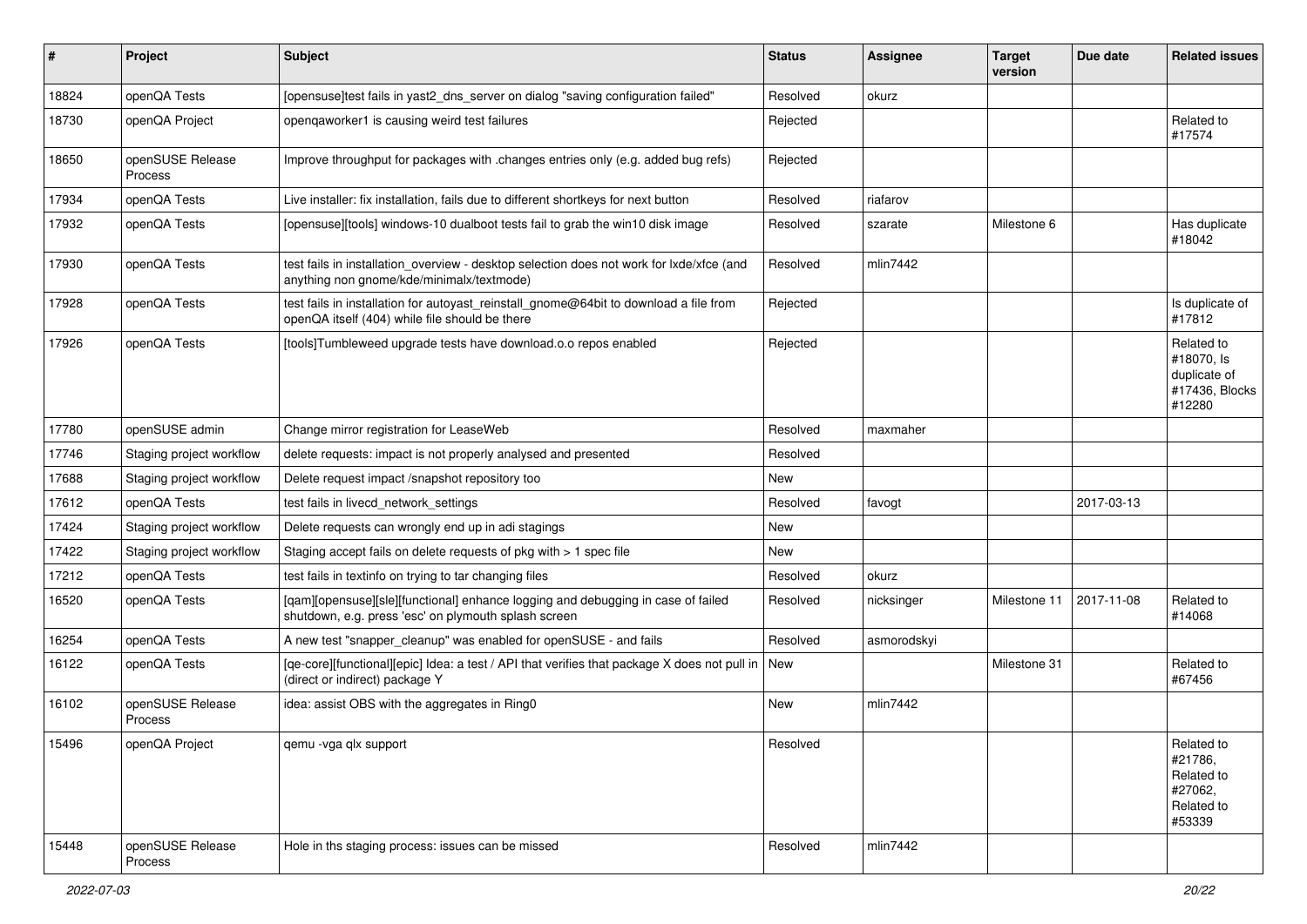| #     | Project                            | <b>Subject</b>                                                                                             | <b>Status</b> | <b>Assignee</b> | <b>Target</b><br>version | Due date   | <b>Related issues</b>                         |
|-------|------------------------------------|------------------------------------------------------------------------------------------------------------|---------------|-----------------|--------------------------|------------|-----------------------------------------------|
| 15436 | openSUSE Release<br><b>Process</b> | AppStream metadata for OBS projects                                                                        | <b>New</b>    |                 |                          |            |                                               |
| 15080 | openSUSE Release<br><b>Process</b> | factory-auto: decline delete requests on linked packages                                                   | Resolved      | mlin7442        |                          |            |                                               |
| 15016 | openSUSE Release<br>Process        | repo-checker: give heads-up (manual ack needed) for new deps in ring0                                      | Rejected      |                 |                          |            |                                               |
| 14984 | openSUSE Release<br>Process        | New staging for GCC7                                                                                       | Resolved      | mlin7442        |                          |            |                                               |
| 14968 | openSUSE Release<br>Process        | repo-checker can miss cycles                                                                               | Rejected      | mlin7442        |                          |            |                                               |
| 14578 | openQA Project                     | logs do not tell what is missing on 'setup failure' (was: All 42.1 to Tumbleweed updates<br>fail to setup) | Resolved      | AdamWill        |                          |            |                                               |
| 14392 | openQA Tests                       | select_bootmenu_video_mode needs adjustment                                                                | Resolved      | dimstar         |                          |            |                                               |
| 14382 | openQA Tests                       | Enlightenment test needs to be updated                                                                     | Resolved      | dimstar         |                          |            |                                               |
| 14066 | openQA Project                     | Better hint for 'missing needles'                                                                          | Resolved      | dheidler        |                          |            |                                               |
| 14040 | openQA Tests                       | kde-sddm test failure                                                                                      | Resolved      |                 |                          |            |                                               |
| 14038 | openSUSE Release<br>Process        | [perl] repo-checker must ensure two packages can't produce the same output                                 | <b>New</b>    |                 |                          |            |                                               |
| 14036 | openQA Tests                       | openSUSE 12.3 disk image: invalid usernames                                                                | Closed        |                 |                          |            | Is duplicate of<br>#12830                     |
| 13964 | openQA Tests                       | hexchat test unreliable                                                                                    | Resolved      | coolo           |                          |            |                                               |
| 13962 | openQA Tests                       | Chrome test needs update to interact with (cancel) gnome-keyring                                           | Rejected      |                 |                          |            |                                               |
| 13108 | openSUSE admin                     | paste.opensuse.org not functional                                                                          | Resolved      | _miska_         |                          |            |                                               |
| 12898 | openQA Tests                       | [functional][x11][y][medium] Tests without autologin                                                       | Resolved      | oorlov          | Milestone 21             | 2018-12-04 | Copied to<br>#44069                           |
| 12824 | openQA Project                     | firefox_audio no longer sees applicable needles                                                            | Resolved      | mlin7442        |                          |            |                                               |
| 12798 | openQA Project                     | Every now and then, test fail to up/download to the workers 'web server'                                   | Resolved      |                 |                          |            |                                               |
| 12780 | openQA Tests                       | Update from 13.1 to TW: Firewall is not enabled                                                            | Resolved      | dimstar         |                          |            |                                               |
| 12280 | openQA Tests                       | [opensuse][tw] Tumbleweed Test Suite gets packages from 'last published' oss repo                          | Resolved      | okurz           |                          |            | Blocked by<br>#17926,<br>Blocked by<br>#17436 |
| 12272 | openQA Tests                       | Tumbleweed to Tumbleweed Next tests                                                                        | Closed        |                 |                          |            |                                               |
| 12236 | Staging project workflow           | staging accept: wrong devel pkg set for linked packages                                                    | Resolved      | dimstar         |                          |            |                                               |
| 11268 | Staging project workflow           | findfileconflicts: needs to learn about various archs of packages                                          | New           |                 |                          |            |                                               |
| 10760 | openQA Tests                       | grub_test: correct way to cancel GRUB_TIMEOUT                                                              | Resolved      | okurz           |                          |            |                                               |
| 10456 | openQA Project                     | cloning of parents / children seems broken                                                                 | Resolved      | oholecek        |                          |            |                                               |